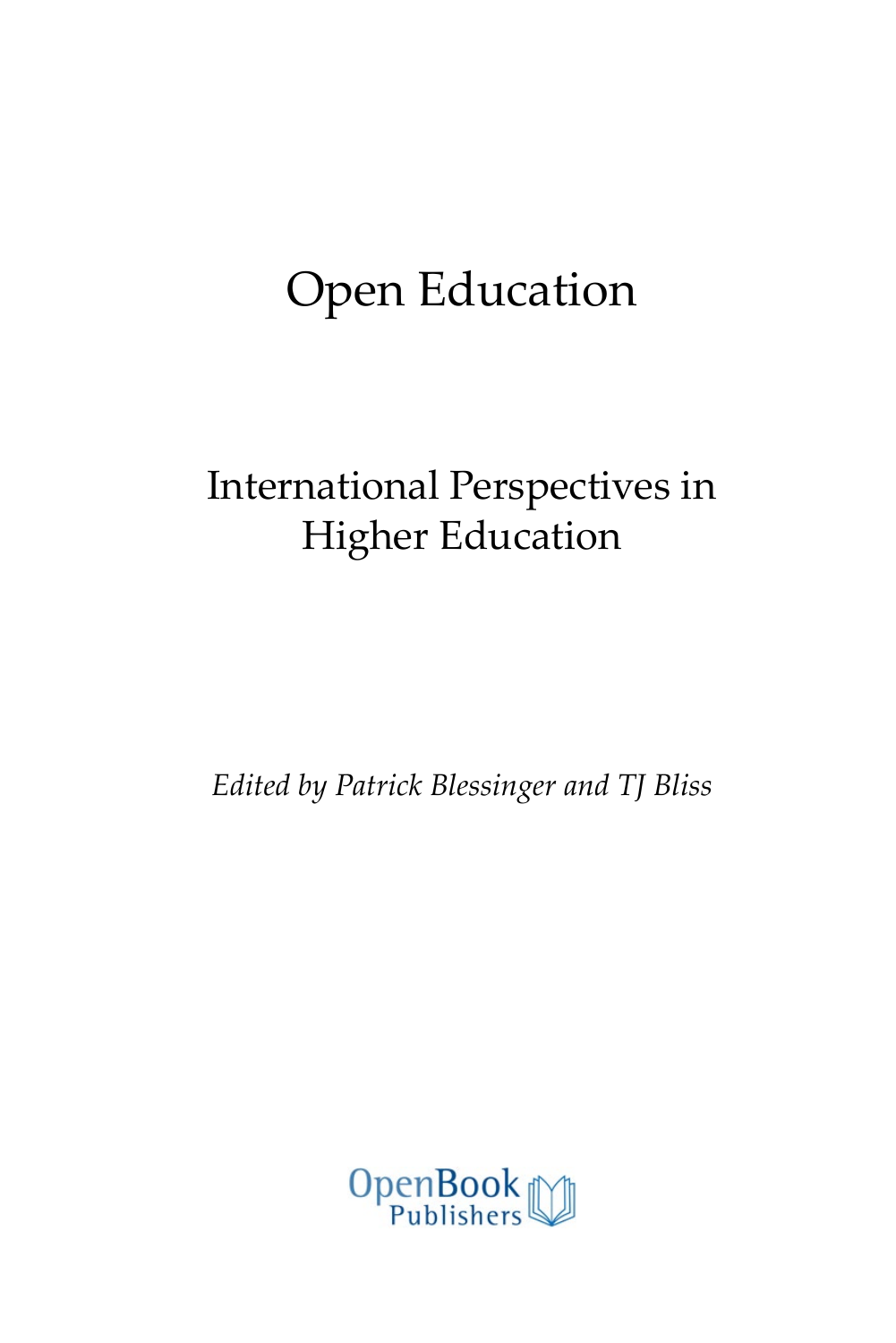

<https://www.openbookpublishers.com>

© 2016 Patrick Blessinger and TJ Bliss. Copyright of each chapter is maintained by the author/s.



The text of this book is licensed under a Creative Commons Attribution 4.0 International license (CC BY 4.0). This license allows you to share, copy, distribute and transmit the text; to adapt it and to make commercial use of it providing that attribution is made to the authors (but not in any way that suggests that they endorse you or your use of the work). Attribution should include the following information:

Patrick Blessinger and TJ Bliss, *Open Education: International Perspectives in Higher Education.* Cambridge, UK: Open Book Publishers, 2016.<http://dx.doi.org/10.11647/OBP.0103>

In order to access detailed and updated information on the license, please visit [https://](https://www.openbookpublishers.com/product/531#copyright) [www.openbookpublishers.com/product/531#copyright](https://www.openbookpublishers.com/product/531#copyright)

Further details about CC BY licenses are available at [https://creativecommons.org/](https://creativecommons.org/licenses/by/4.0/) [licenses/by/4.0](https://creativecommons.org/licenses/by/4.0/)

All external links were active on 2/12/2016 unless otherwise stated and have been archived via the Internet Archive Wayback Machine at<https://archive.org/web>

Updated digital material and resources associated with this volume are available at <https://www.openbookpublishers.com/product/531#resources>

Every effort has been made to identify and contact copyright holders and any omission or error will be corrected if notification is made to the publisher.

The Hewlett Foundation [\(http://www.hewlett.org](http://www.hewlett.org)) has generously contributed towards the publication of this volume.

ISBN Paperback: 978-1-78374-278-3 ISBN Hardback: 978-1-78374-279-0 ISBN Digital (PDF): 978-1-78374-280-6 ISBN Digital ebook (epub): 978-1-78374-281-3 ISBN Digital ebook (mobi): 978-1-78374-282-0 DOI: 10.11647/OBP.0103

Cover image: Oditel, Uganda (2011). Photo by Brian Wolfe, CC BY-NC-SA, [https://www.](https://www.flickr.com/photos/mightyboybrian/6324873971) [flickr.com/photos/mightyboybrian/6324873971](https://www.flickr.com/photos/mightyboybrian/6324873971)

All paper used by Open Book Publishers is SFI (Sustainable Forestry Initiative), and PEFC (Programme for the endorsement of Forest Certification Schemes) Certified.

> Printed in the United Kingdom, United States and Australia by Lightning Source for Open Book Publishers (Cambridge, UK).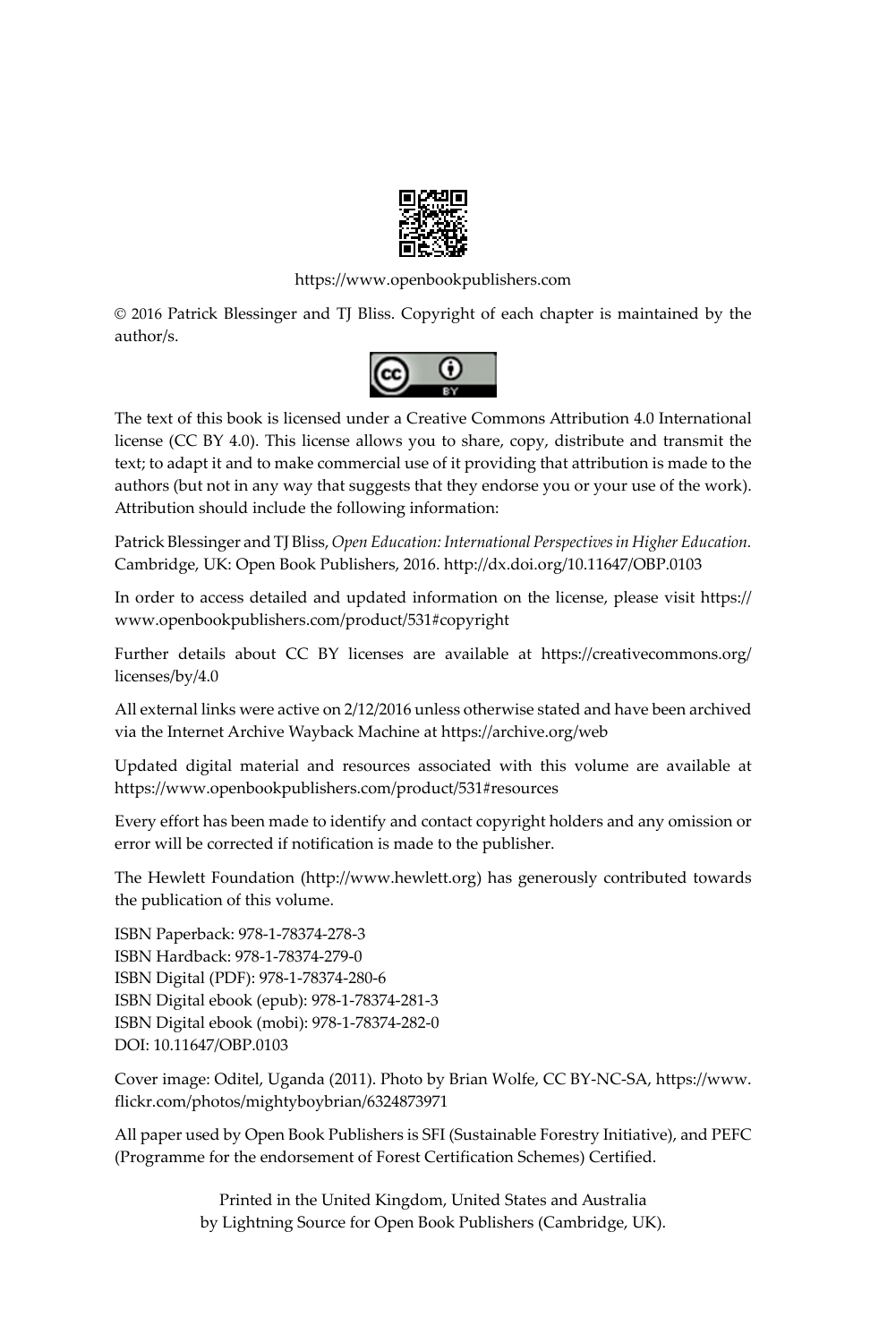# [6. Educational Policy and Open](#page--1-0)  [Educational Practice in Australian](#page--1-0)  [Higher Education](#page--1-0)

*Adrian Stagg and Carina Bossu*

Open Educational Policy has become increasingly the subject of government attention globally, primarily with a focus on reducing educational costs for tax payers. Parallel to, yet rarely convergent with, these initiatives is an espoused sector-wide commitment to broadening participation in higher education, especially for students of low socio-economic backgrounds. Criticism of both open education and social inclusion policy highlights a deficiency in both the metrics used by policy-makers and the maturity of conceptual understanding applied to both notions. This chapter explores the possibilities afforded to social inclusion in universities by open education, and the case for an integrated approach to educational policy that recognizes the impact of a multi-causal foundation on the broader educational ecosystem.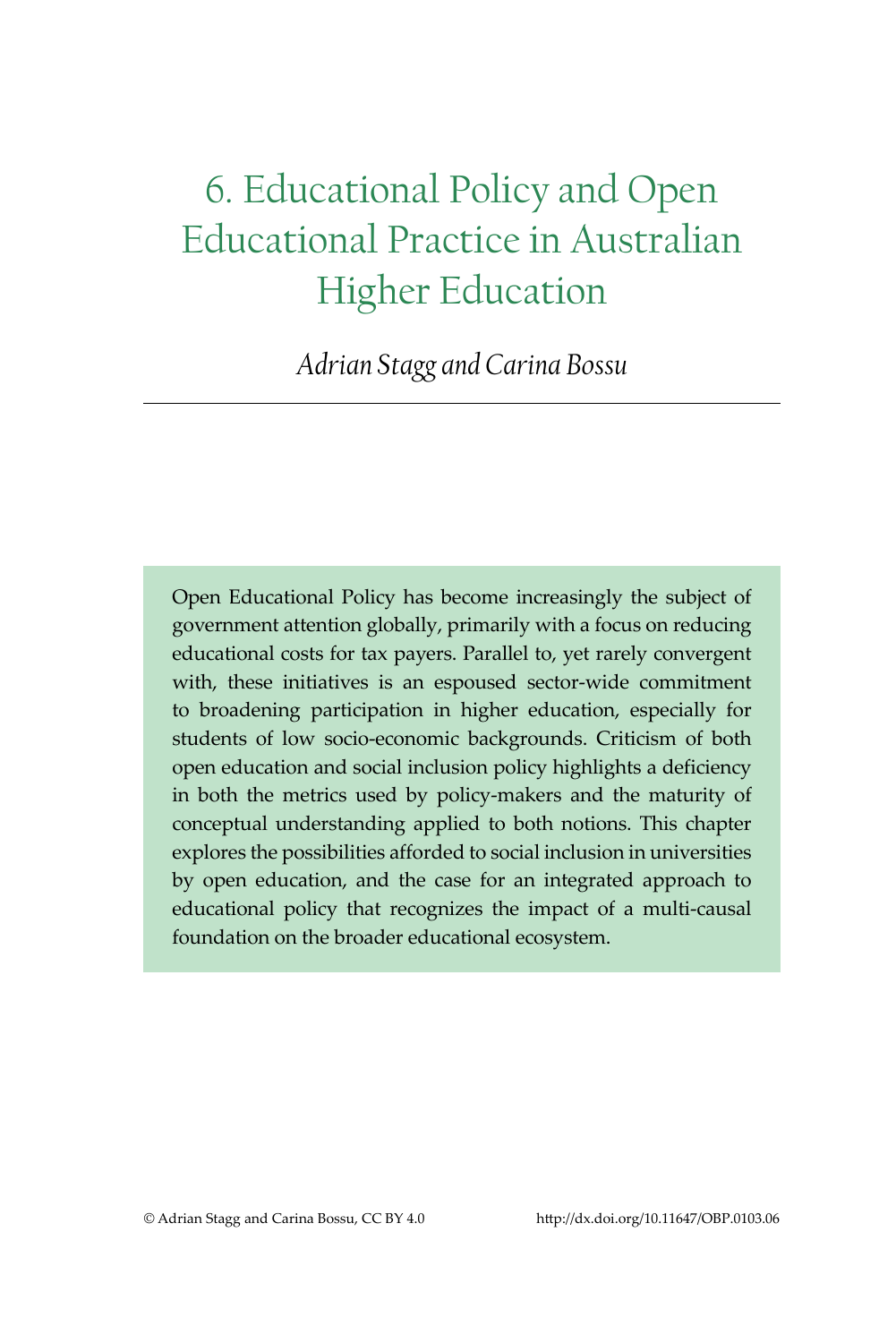### Introduction

The scope and extent of the relationship between Open Educational Practice (OEP) and national educational policy has been subject to varying degrees of interest internationally. Whilst countries such as the UK, the US and Canada have supported open education through a range of policy initiatives (McKerlich, Ives, and McGreal, 2013), Australia lacks a consolidated approach for higher education. Recent Australian policy is underpinned by a need to build social capacity, widen participation and inclusion, and to create an educational system that is internationally competitive  $-$  goals that align ideologically with not only democratic society but also open educational systems. These open systems recognize a role in catalyzing change to meet the future demands on tertiary education foreshadowed by current trends. Despite this alignment, open educational practice has yet to be explicitly recognized in Australian educational policy due to governmental predisposition to focus on open research and open access to government information and research.

This contribution explores the conceptual underpinnings of educational systems in a democratic nation and how open educational practice supports the development of learners who are societally participative, collaborative and critical consumers of information. The dialogue focuses on the intersection of policy and social inclusion in higher education and further explores how OEP actively contributes to goals, but tempers this with the understanding that the inherent measurements for social groups are fundamentally flawed. Secondly, it recognizes that OEP is only one component in a much-needed holistic and multi-causal approach to describing Australian higher education.

Whilst an explicit integration of Australian policy and an awareness of the affordances of open education has yet to occur, foundational research has resulted in a Feasibility Protocol for higher education that explores multi-level policy implications for open education systems (Bossu, Bull and Brown, 2015). An examination of the protocol yields policy recommendations that  $-$  if pursued  $-$  can support Australian higher education to be an internationally-competitive offering founded in the principles of a democratic nation.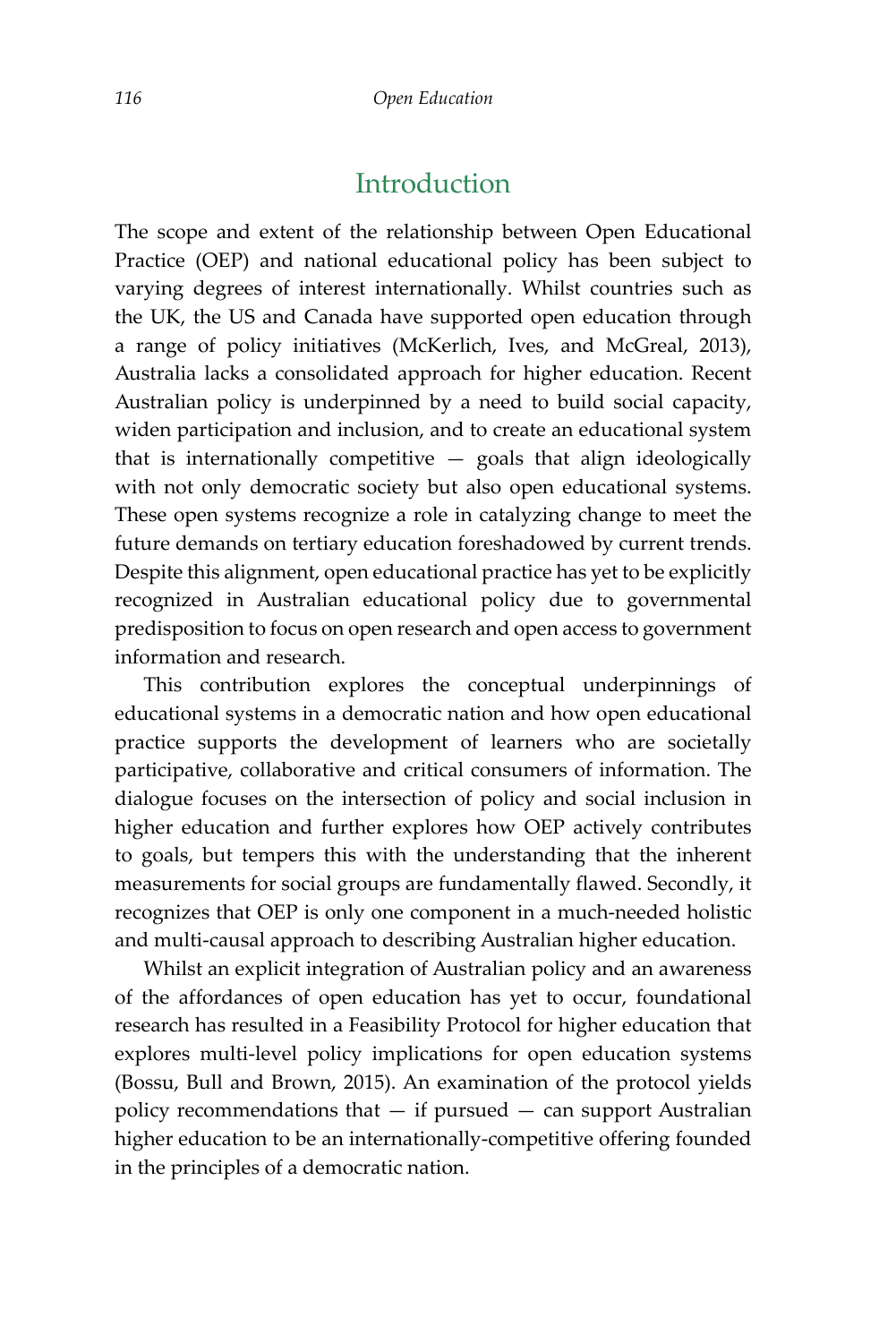## Defining Open Education in Context

James and Bossu (2014, p. 81) assert that open education is not a new term as it was adopted by open universities approximately 100 years ago to represent "learning "anywhere, anytime", open entry and [alternative] exit points, which were the foundations of open universities and their correspondence and distance education models". Currently, there are a wide range of open approaches and movements to "open up" education. These approaches include not only OER and OEP, but also open access (research and data), open learning design, open technologies, open policies, open governance and so forth. The implicit philosophy of open education is to reduce barriers to increase access to education. For the purpose of this chapter, open education will be used as a broad concept in which all the above will be included. For the same outcome of conceptual clarity, "open education systems" is used to describe an educational institution that authentically practices openness in not only educational terms, but in administrative, transactional, and strategic actions. A systemic adoption of open practice, therefore is a complex, multi-faceted proposition. This contribution, however, confines the scope to the relationship between open education and national educational policy.

An explicit understanding of the complexity of the OEP adoption makes this a "problematic space", compounded by a lack of evidence, especially in learning design literature. As such, it currently lacks a foundational research-led evidence base at the practitioner level and a theoretical under-pinning. Additionally, OER research has been criticized for a broad inability to generalize beyond the immediate context of individual studies. This hampers the Open Educational Resources (OER) community as there are practical issues (such as staff development, organizational policy, and business models) that need to be concurrently addressed. Furthermore, awareness of OER and issues surrounding locating, evaluating, repurposing and attributing still require attention. One critique (Glennie, Harley, Butcher, and van Wyk, 2012) points to a lack of "critical perspective", offering the explanation that it is "perhaps unsurprising when the concept of OER presents itself as such a self-evident social "good" (p. 7).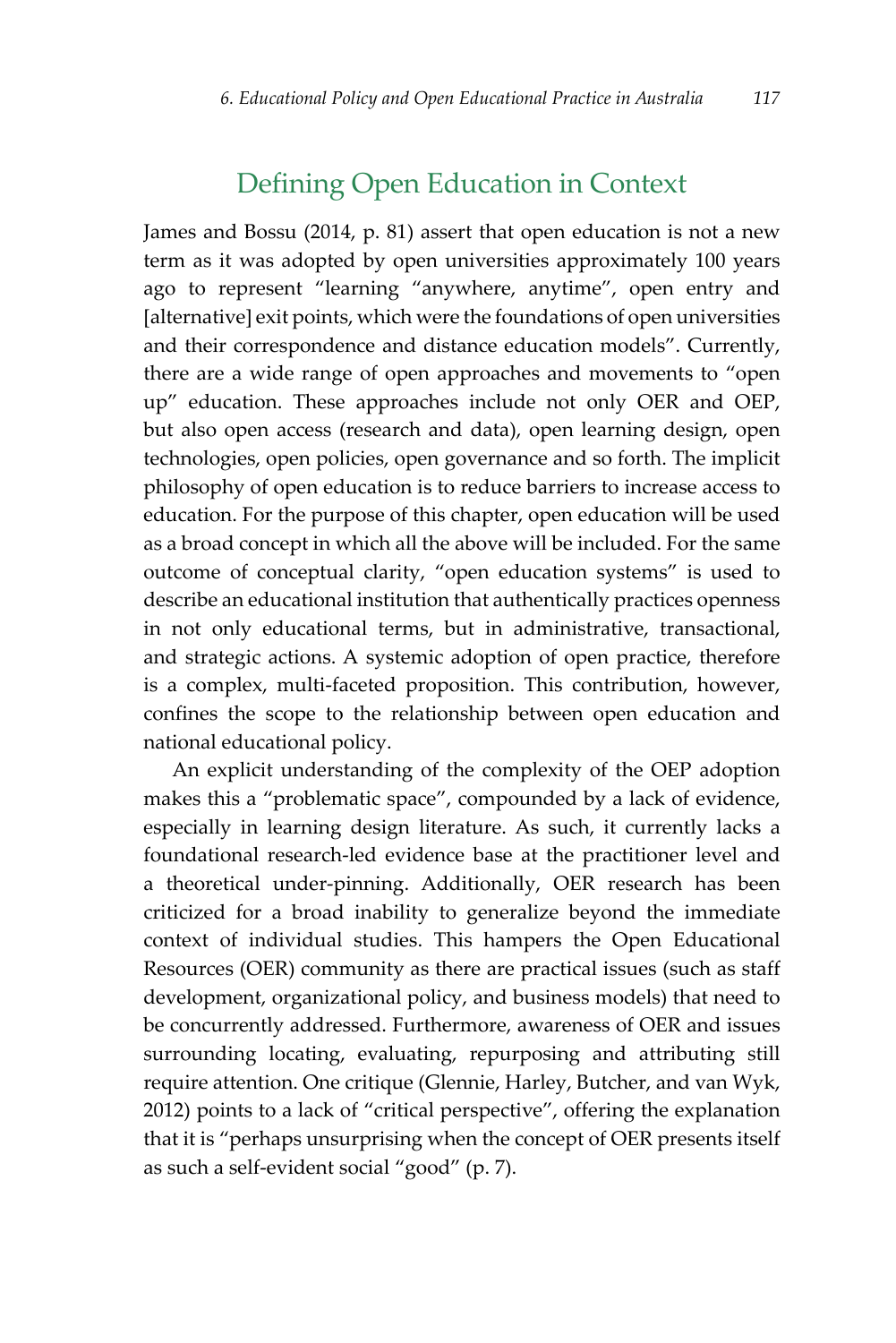This "self-evident good" manifests in research that suggests the use of OER can allow previously disadvantaged students to engage with degree programs by lowering educational costs, reduce costs for course development, improve global-level collaboration in teaching and learning, make teaching resources readily available in a range of languages, raise educational resource quality, and act as a further catalyst for learner-centred pedagogy.

These goals seem admirable, but the weakness in open rhetoric is practicality (or a lack thereof). There is evidence to also suggest that OEP is, after ten years, neither widespread, nor well-known, and that learner and educator use of OER is far from mainstream practice (Conole, 2013).

### Educational Policy and the Democratic Nation

Post-industrial educational systems need to acknowledge the macroeconomic environment into which graduates must enter, and thus provide students with competitive skills for the workforce (especially life-long and life-wide learning), opportunities for social mobility, and the ability to effect social change (Chesters and Watson, 2013). As the global demand for university credentialing has (and continues to) grow at a rapid rate, current educational systems will need to change to meet the demand. Whilst the number of domestic student places available continues to grow in Australia, the higher education sector has historically sought to actively grow their international cohorts based on an inverse relationship with the value of the Australian dollar. The international demand for higher education, especially in regions with high economic growth (such as India) is even greater. The paradox faced by universities is that whilst demand continues to rise, the barriers to successfully engaging with tertiary education have not lowered (Chesters, 2015).

The notion of social inclusion has been of interest to Australian higher education for decades, and is underpinned by the conceptual understanding of the role of education in a western democracy. John Dewey (1916, p. 87) held that democracy is "characterised by a widening of the area of shared concerns and the liberation of a greater diversity of personal capacities". Democracy is therefore more than simply building a participatory society, but rather constructing a society with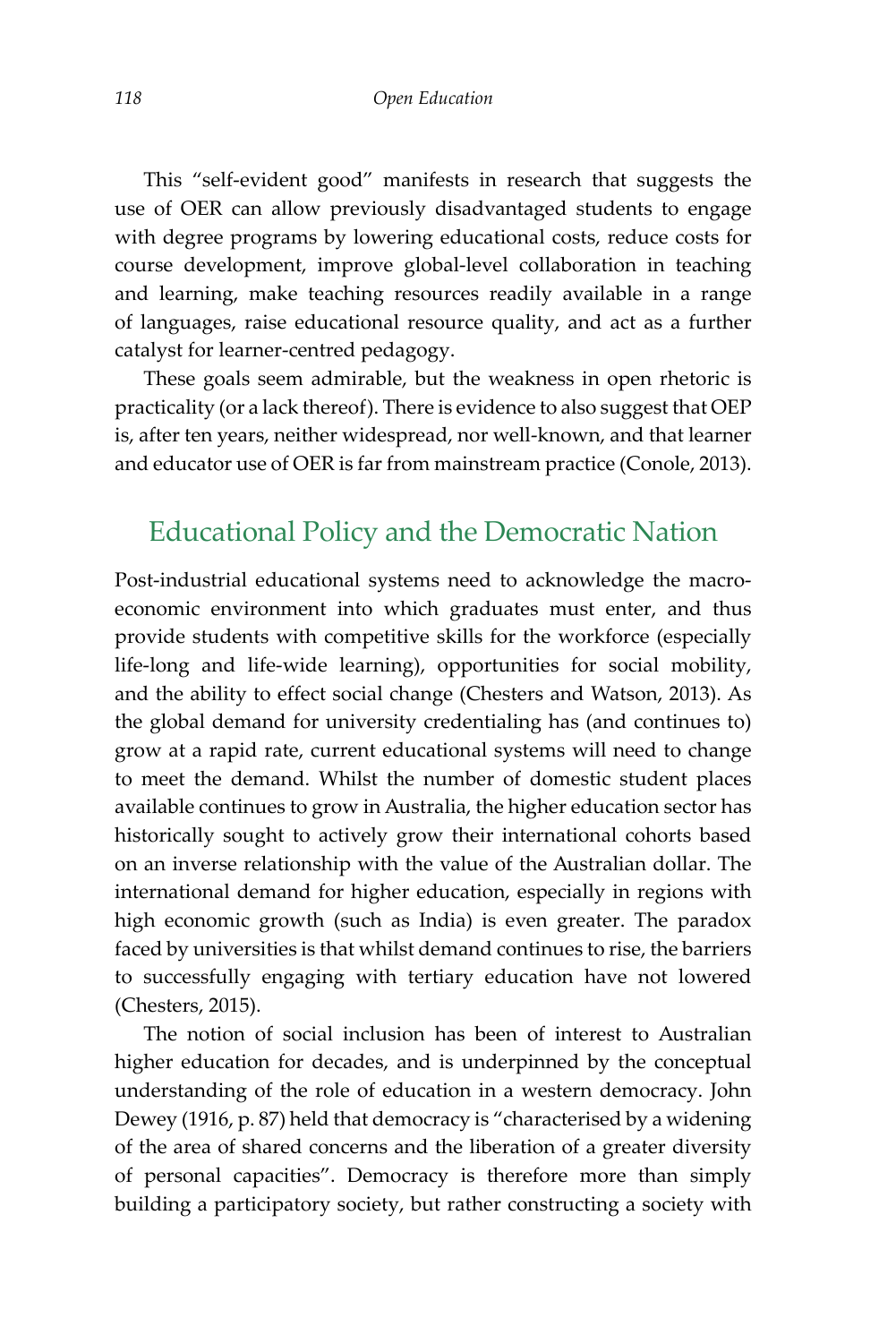decision-making based on a foundation of justice that is demonstrated by a commitment to fairness, freedom, and respect (Olsen, Codd, and O'Neill, 2004).

"Social justice" is at the heart of university policy and priorities (as a reflection of national priorities) when the focus is on social inclusion, student equity and diversity, and student support. If one takes a whole-of-life perspective of a university education then it becomes "the way in which citizens are or should be empowered to influence the education that in turn shapes the political values, attitudes, and modes of behavior of future citizens" (Gutmann, 1987, p. 14). Gutmann's point on empowerment underscores that a democratic society should not be reduced to a rule of majority. Therefore, the attitudes and priorities of the state need to be a collective expression of the society it represents (Olssen, 2012, p. 264), having a clear reciprocal relationship with the nation's educational systems.

## The Challenge of Inclusion

Whilst it has already been noted that international demand for higher education has increased, the lack of equity in gender, socio-cultural and socio-economic representation continues. Internationally, governments have set targets (as has Australia) through mechanisms, studies and reports such as A Fair Chance for All (Department of Employment, Education and Training, 1990) and the Bradley Report (Bradley, Noonan, Nugent, and Scales, 2008) and is reflected in the more recent Keep It Clever (Universities Australia, 2015) statement. The evidence base for the focus on target setting for various groups differs as much by country as do the targets set. Australia has made progress increasing university admission, retention, and progression for many under-represented groups, but widening access for students from rural and remote communities and low socio-economic backgrounds remains "one of the persistent and seemingly intractable equity issues in Australia" (James, 2012, p. 85).

To provide context and clarity for these terms, it is necessary to articulate the measures and indices used by the Australian Bureau of Statistics (ABS) to determine whether a student is of low socio-economic status (SES), or from a rural or remote background. The Australian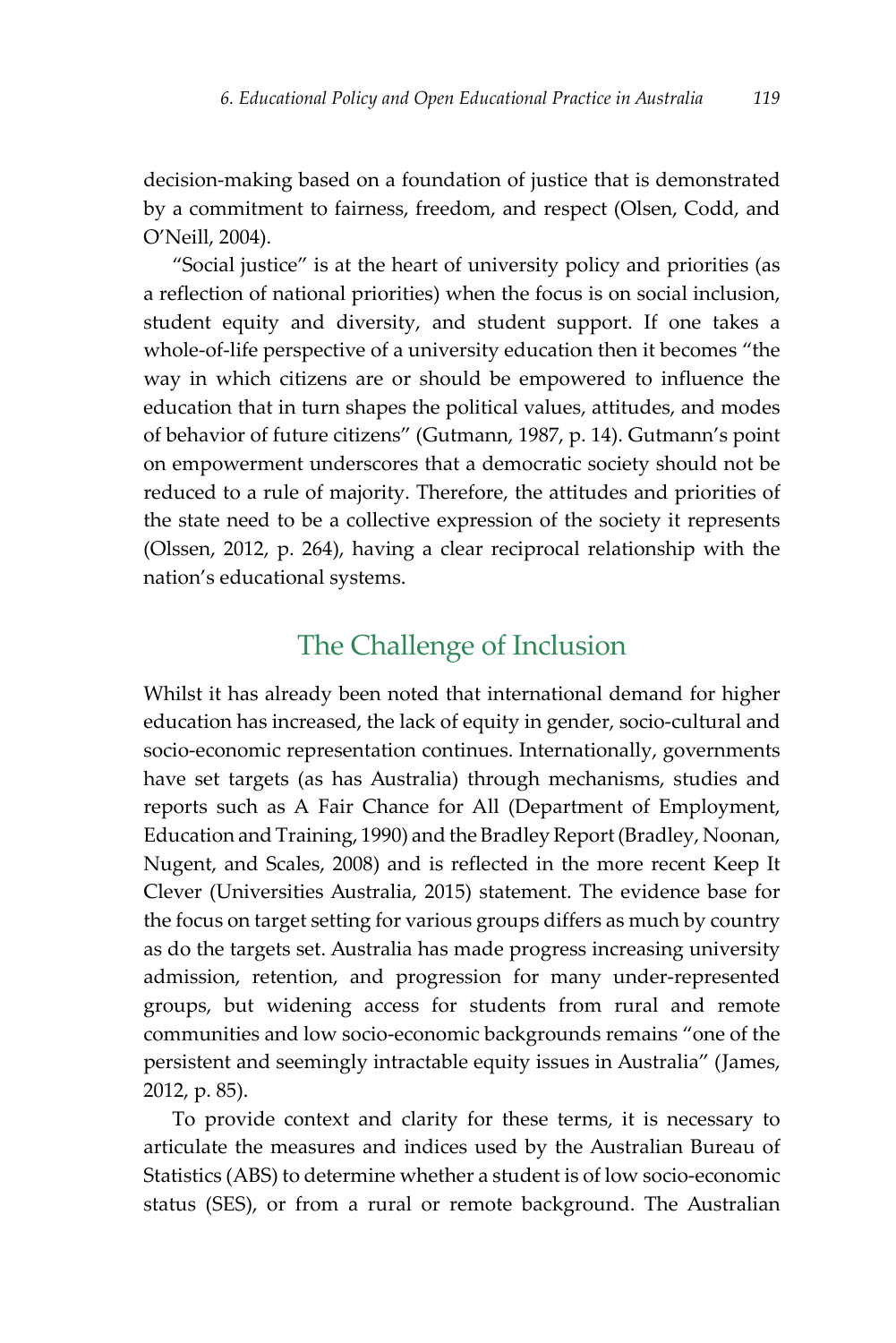definition of a low socio-economic status is reliant on a combination of four indices that examine socio-economic advantage and disadvantage, education and occupation, and economic resources based on five-yearly cycles of national census data (ABS, 2013).

These measures are not without criticism. A review of these indices conducted by Universities Australia (2008) recommended major improvements to the instrument, classification, and rigor of the data that supported this index. In particular, it highlighted that a key factor of the classification was the postcode of each student's origin (not their current residence) and that classifications were predicated on parental occupation rather than educational attainment. It also noted that the current data collection methods were inadequately provided, with evidence of causal factors influencing behaviors and attitudes to education among those categorized as low socio-economic status students.

Furthermore, there is little empirical evidence to suggest that providing access to education alone addresses social inclusion, social integration, or social mobility; rather existing studies describe a complex situation which requires a "multi-causal understanding of the factors underlying under-representation" (James, 2012, p. 99). A more mature and holistic view of the student ecology is required; one that is not solely guided by government targets at predetermined deadlines.

The available data shows that students from a low socio-economic background enrolled in university education rose from 41,457 to 70,598 between 2001 and 2014; this segment now represent 17.5% of the total student population, an increase of only 1.29% (Australian Department of Education and Training, 2015). This data is even more striking if we consider that the total number of "freshers", or first-year students, has increased by 63% over the same years. As a segment of the total number of domestic enrolments over the same period of time, the number of students of low-socioeconomic status has increased from 16.4% (2001) to 16.53% (2014).

As a percentage of total enrolled higher education students, regional student representation has risen from 15.4% (2001) to 19.3% in 2014 (*ibid*.), whilst remote students decreased from 1.3% (2001) to 0.95% (2014). Commencing remote students now comprise only 1.08% of commencing students (2014), decreasing from 1.5% in 2001.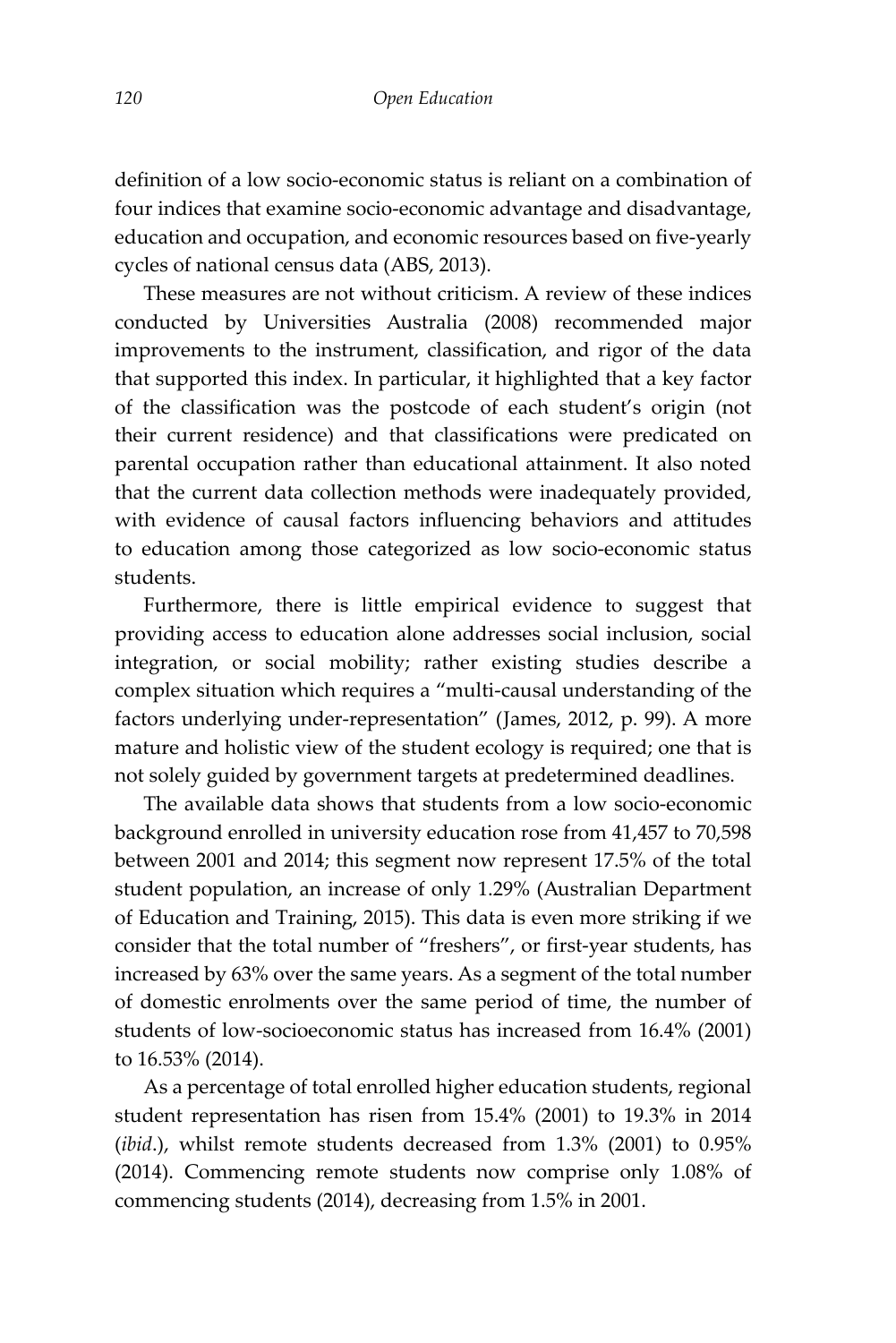The outcomes of widening participation across Australian society aim to lead to greater levels of social integration and social mobility, and so has both the aforementioned justice-based democracy approach, but also has national economic benefits. As such, it can potentially enable the dual outcome of economic growth and civic cohesion (Giddons, 2000). Across the Australian higher education landscape, though, institutions have diverse localized views of "social justice". Whilst a "focus on social justice may be explicit in many universities' missions (whether through implicit practice, or overt policy), the scope of initiatives will vary. The definition of "social justice" through higher education of most interest to open education practitioners, however, is "that the principle of individual social justice [means] access to higher education and success in higher education should not be determined by class, ethnicity, geographical location or other personal characteristics" (Universities Australia, 2008).

Australia has the challenge of widening participation in higher education whilst both domestic and international enrolments experience growth. The sustainability of current educational practices and systems are therefore questionable. Internationally, on-campus higher education systems will be unable to meet the demands of university placements.

Additionally, the reality is that higher education reform is more often a stratified social segregation based on university placements exacerbated by the competitive nature of university student numbers (James, 2012). Students compete to attend those universities whose credentials are most valued in the work marketplace, whilst universities compete for the students whose future achievements will reflect well on the *alma mater*. The commercial nature of the higher education sector and the ideological and philosophical underpinnings of the "university education" are apparently at cross-purposes in terms of addressing the issue of social inclusion.

## Open Education, Democracy, and Social Inclusion

Current open education systems have not only had a role in widening participation as they had previously, but also a role in lowering the costs of education, providing opportunities for raising the quality of learning and teaching, and aligning with sustainable education systems. The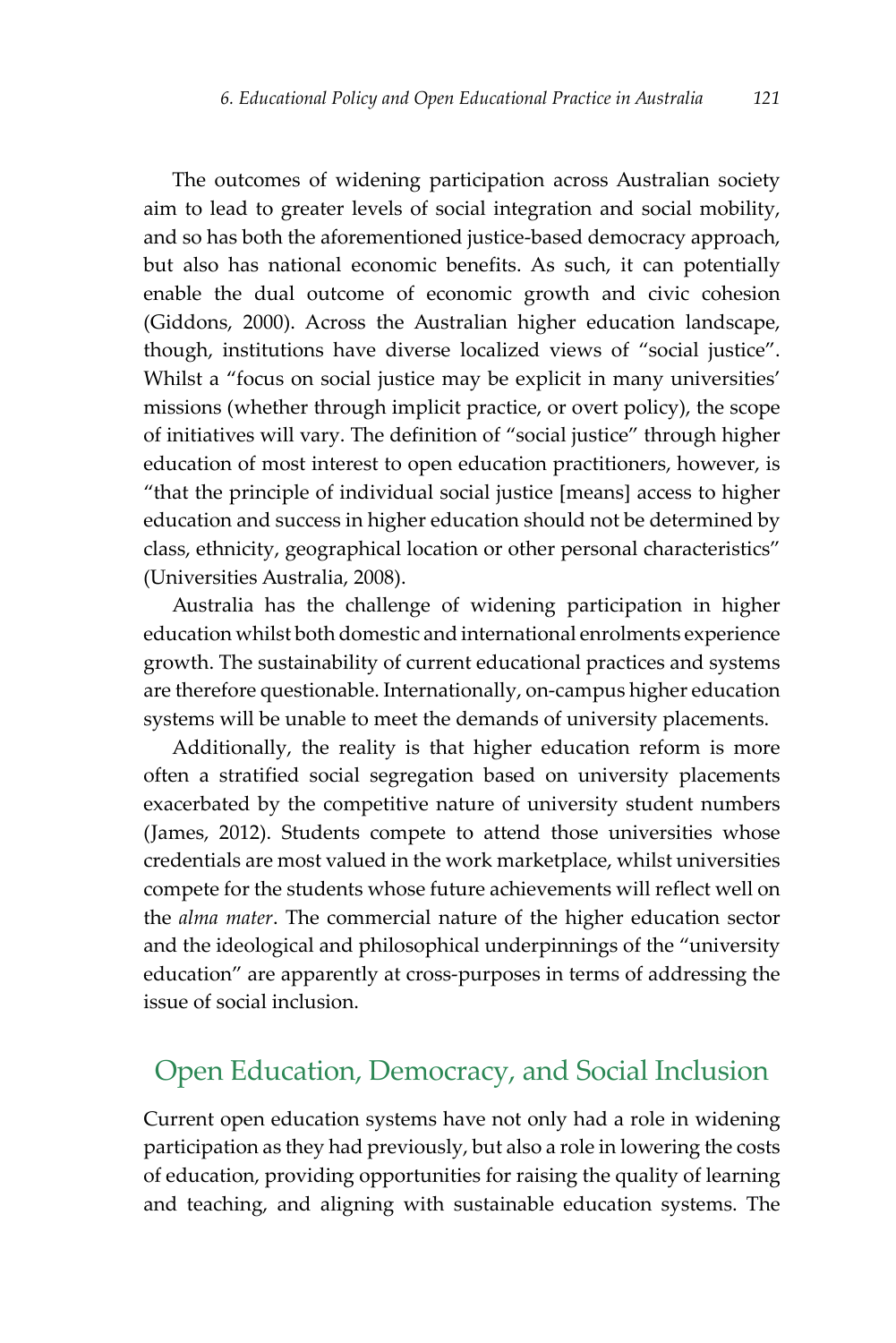open education movement is ideologically aligned with the notions of democracy and social inclusion discussed previously. Potentially, Open Educational Practice could reduce the costs of higher education (especially in the provision and purchase of educational resources such as textbooks), provide opportunities for cross-institutional collaboration and peer-review of teaching materials (and a possible increase in the quality of university courses), and provide access to low- or no-cost materials that will be still be accessible to students postgraduation (unlike subscribed databases, and closed journal and data sets) (D'Antoni, 2008).

However, as resources and teacher-focused approach (sometimes exemplified by the "textbook as course" educational design) are still pervasive in the Australian higher education sector, some universities see the teaching resources  $-$  rather than the teaching presence  $-$  as the "competitive advantage". This perceived advantage is indicative of a commercialized world view of some educational institutions in Australia and a predisposition to value artefacts of teaching as tangible proof that learning is occurring.

Like social inclusion, though, setting targets for the adoption of open resources (such as percentage of open texts, or an "open first" institutional policy) rarely examines the attainment of educational and societal outcomes. There are further claims of cost-savings in reusing open content, but little empirical evidence has been found. Whilst there are *potential savings* for students demonstrated by open textbook adoption, these figures are predicated on the notion that every student in a course purchases the set text ― which evidence dispels to a great extent (Senack, 2014).

In addition, Open Educational Practice requires a more rigorous evidence base to inform policy makers. In the current environment, open educational policy is hampered by a lack of awareness and evidence which could result in an inconvenient and fruitless partnering between evidence-poor statistics and a problematic, emerging open education system. If these issues could be addressed concurrently, however, the intermingling of research-informed, empirically based decision making and national educational policy could be a catalyst for change in Australian higher education that is able to purposefully meet the demand for education in the future.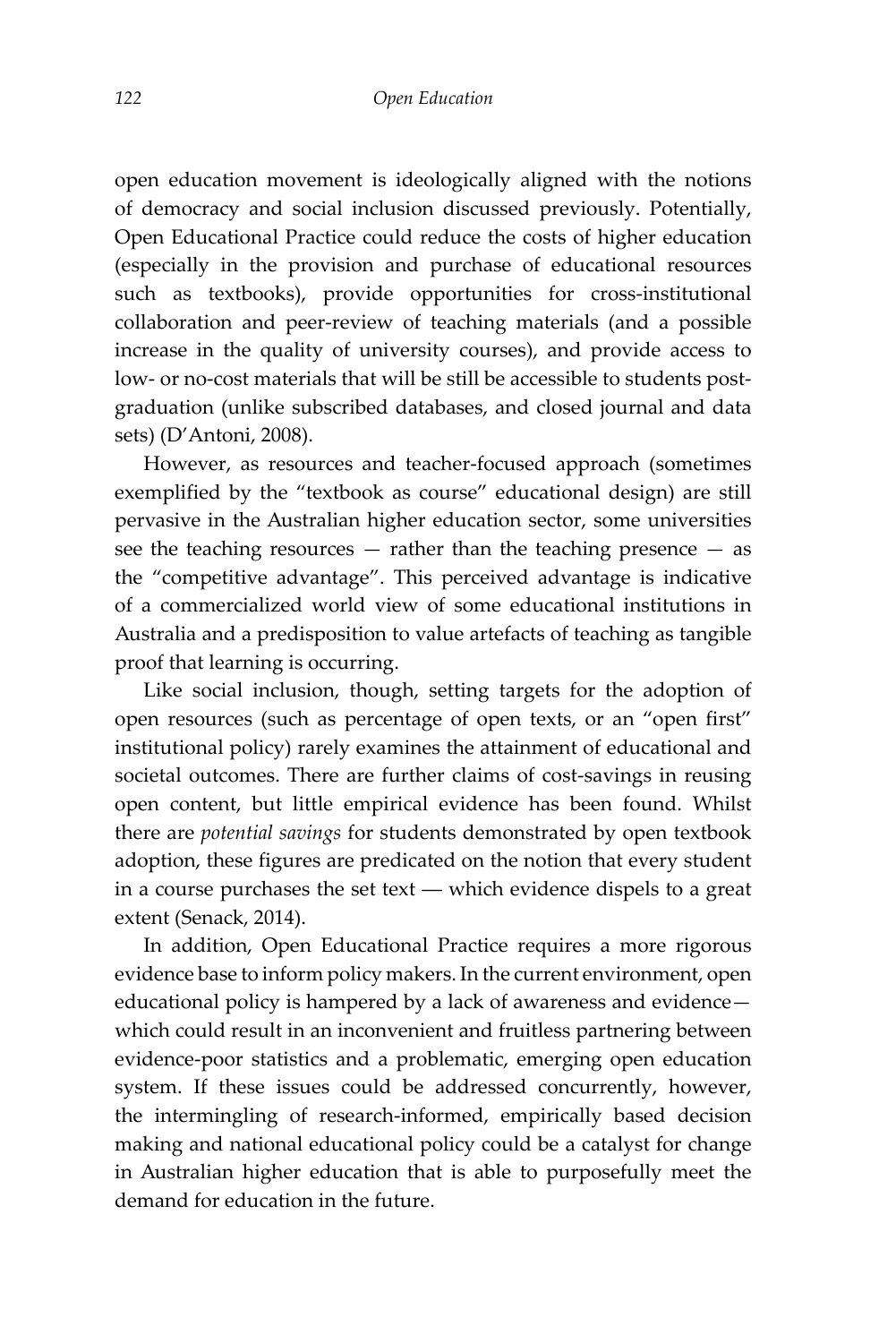Rather, Open Educational Practice becomes one mechanism woven into the institutional ecology. It needs to align with, support, and enable institutional priorities through a mature symbiotic relationship with institutional policy that recognizes, rewards, and influences local learning and teaching culture. However, the awareness and integration of open education and open educational practices in Australia have yet to reach a level where they can effectively provide an evidence-base for national policy makers. Despite the lack of awareness and support for evidence-based research, there have been policy developments directly and indirectly related to open education in Australia. In the following section, we attempt to discuss some of these developments and their potential impact on open practices.

## Open Policy: The Australian Experience

As with other developed countries such as the UK, US, Canada and some European countries, the Australian government has been investing in open access policies since 1998 through programs and initiatives designed to raise awareness, build infrastructure, metadata standards and guidelines. A more recent government initiative is the Australian National Data Service (ANDS, 2014) which was created in 2008 and is currently "the major government funded initiative to provide the infrastructure necessary to support an open data environment". ANDS is a large database containing research resources from educational and research institutions in Australia. One of the aims of ANDS is to create an Australian Research Data Commons where research information, including data and researchers' contact details, can be easily accessible to all. These and other programs have played an important role in making open access policies successful in higher education in Australia. Today, most Australian universities have an open access repository where research data and outputs from government funded projects are made available, typically using open licenses, including Creative Commons licenses, for other researchers to use and re-use (Picasso and Phelan, 2014). In addition, major research funding bodies have also responded positively to the government position on open access and have encouraged these practices through their own regulations (*ibid.*).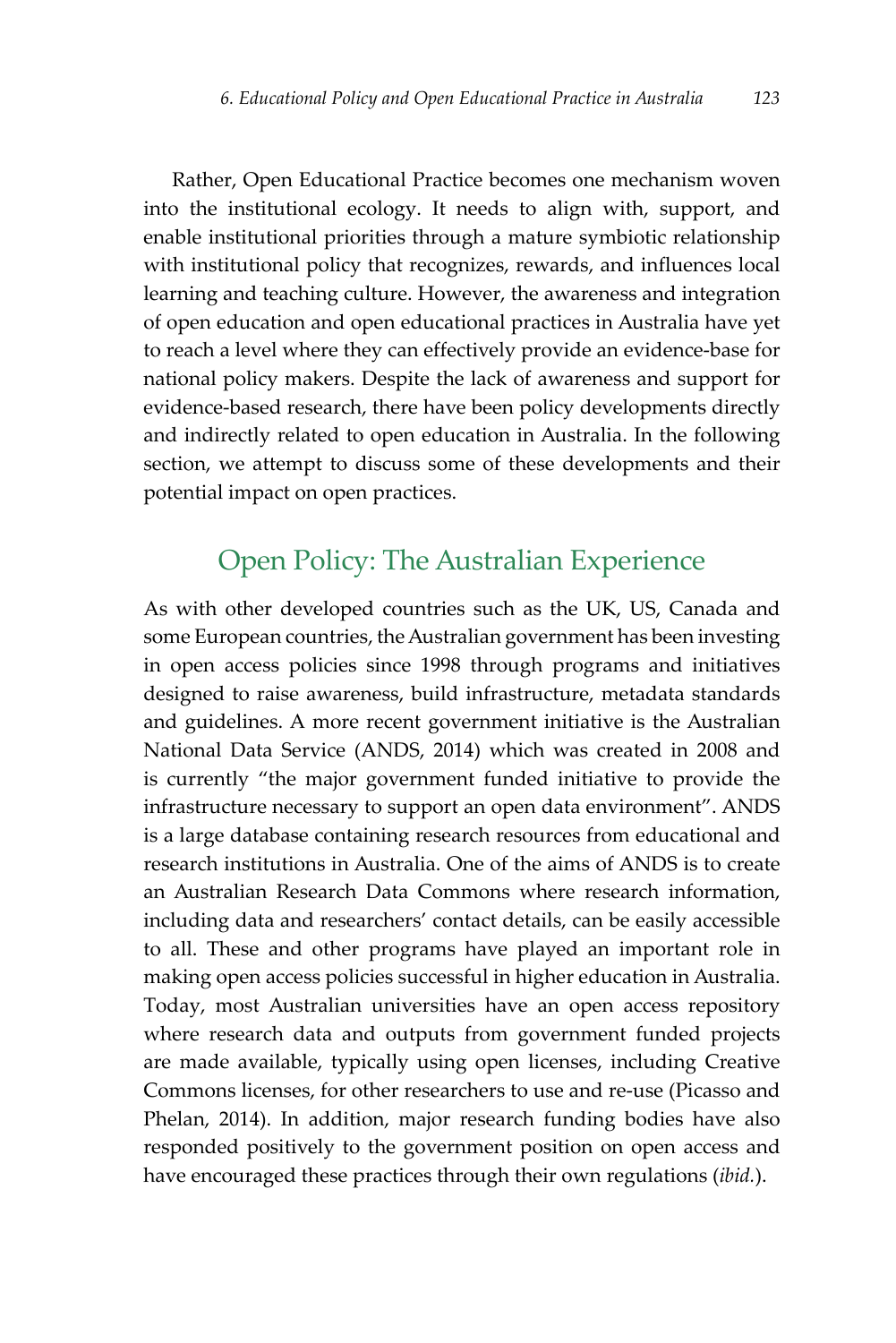Still following global trends, the Australian government itself has implemented some open policies in order to make government documents available to the public under an open license, to increase transparency, and as a support for openness through informing and engaging the public with the government in a diverse range of activities (Bossu, 2016). It is interesting to note that educational policies that consider open education seems to be taken more seriously at state levels. For example, in Victoria, the Department of Education and Early Childhood Development is increasingly applying licenses to educational content with a focus on OER. The government of South Australia's Department for Education has gradually been developing resources that will be distributed under Creative Commons Attribution Non-Commercial (CC BY-NC) licenses, and Creative Commons Attribution Share-Alike (CC BY-SA) licenses.<sup>1</sup> The Western Australian Department of Education has been encouraging teachers to find and use OER through their preferred search engines, and is considering applying open licenses to materials developed with public funds (Butcher and Hoosen, 2012). Despite the fact that these open policies and initiatives at federal and state levels are only in their initial phases and not widespread, and some are also not directly related to education, they certainly demonstrate the government's commitment to transparency, sharing of information, and open access to publicly funded resources. This commitment could be translated into encouragement to other publicly funded organizations, such as higher education institutions, to follow.

However, the lack of a dedicated government policy or regulation that clearly supports the adoption of open education and practices in higher education in the country has not stopped some Australian universities from getting involved in the open education movement that is gaining momentum around the world. In the last decade, advocates, practitioners and their institutions have sought funds and opportunities to undertake projects, develop national and international collaborations, conduct research, and make policy recommendations at national and institutional levels so that the open education movement in Australia can advance. These efforts seem to have been realized as several Australian universities are having their intellectual property policies currently being reviewed or re-developed. Other institutions have encouraged

<sup>1</sup> <http://creativecommons.org.au/learn/licences>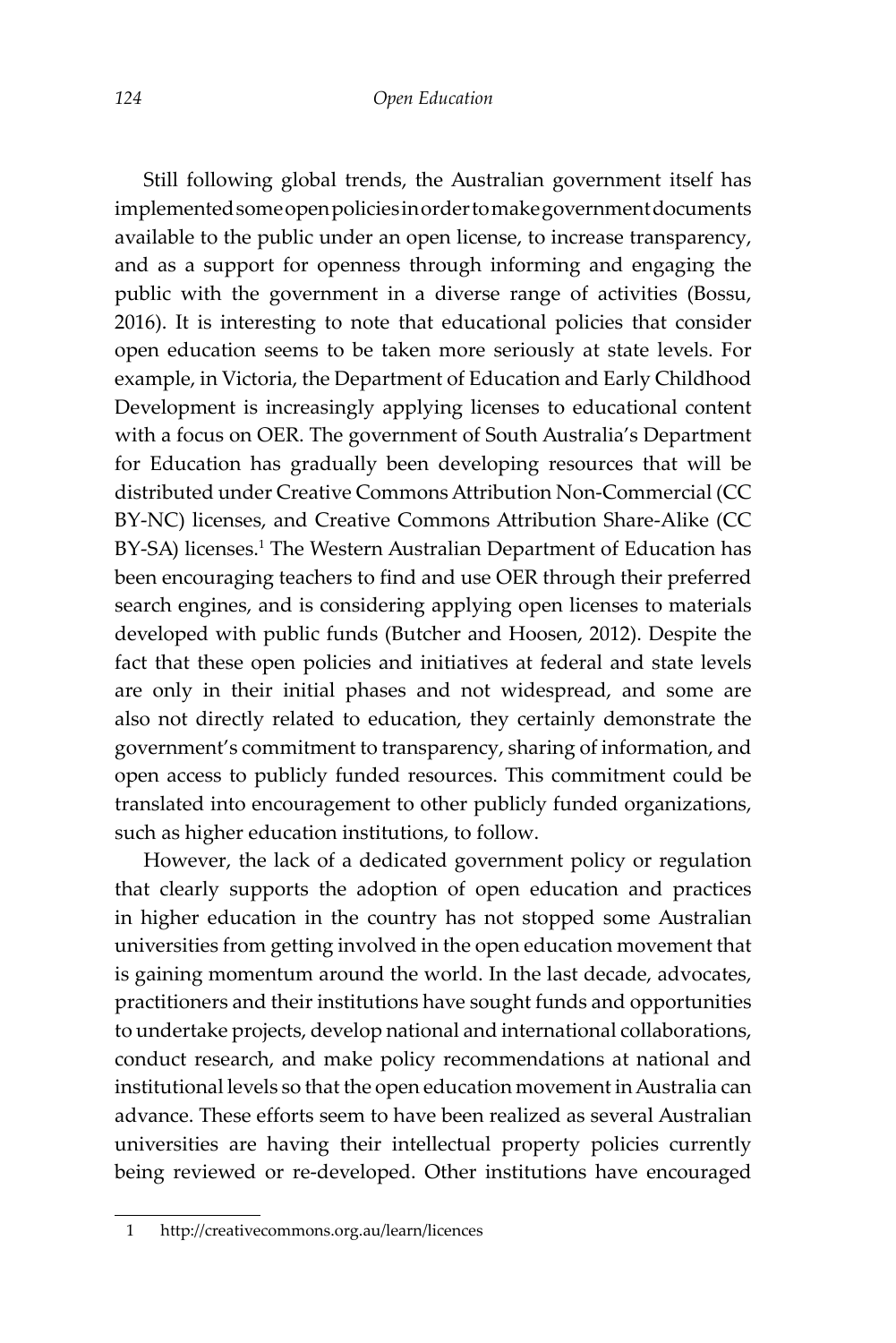the adoption of open education through supporting documentation, such as university strategic plans or teaching performance reviews (Bossu, 2016).

The growing interest of Australian universities to develop new institutional open policies or review existing ones to include reference and elements of open education is evident in more recent studies conducted on the adoption of open educational resources across the Australian higher education system (Bossu, 2016). These studies have shown that not only are universities' intellectual property policies being revised, but also that open education is an active element of many current universities' strategic plans. One example of such a development is the Technology Enhanced Learning and Teaching White Paper 2014–18, developed by the University of Tasmania.<sup>2</sup> It was through this White Paper that the conceptualization and dialogue on how the University might start incorporating and implementing open education within its mainstream activities began. This was the first of a series of documents that recognized the University's willingness to engage in open education. Likewise, the University of Southern Queensland began a process of annual grants from 2015 that support, recognize, and fund open educational initiatives.<sup>3</sup> These include open textbooks, open courses, open technical approaches to collaborative resource authoring and open learning experiences that support the transition of students to the tertiary environment. These grants have the tri-fold purpose of raising awareness, building staff capacity, and providing an evidence base for institutional policy (Partridge and Stagg, 2016).

The development of such institutional policies has major implications for open practitioners. Firstly, research has demonstrated that Australian practitioners believe that institutional open policies could play an important role in promoting the effective use and adoption of open education (Bossu *et al.*, 2014a). In addition, by including open education within institutional strategies, practitioners would feel secured and comfortable in getting actively engaged with these activities instead of being concerned and overwhelmed regarding additional open education

<sup>2</sup> [http://www.teaching-learning.utas.edu.au/\\_\\_data/assets/pdf\\_file/0003/439014/](http://www.﻿teaching-learning.utas.edu.au/__data/assets/pdf_file/0003/439014/Technology-Enhanced-Learning-and-Teaching-White-Paper_Background-papers-Academic-Senate-15-November-2013.pdf) [Technology-Enhanced-Learning-and-Teaching-White-Paper\\_Background-papers-](http://www.﻿teaching-learning.utas.edu.au/__data/assets/pdf_file/0003/439014/Technology-Enhanced-Learning-and-Teaching-White-Paper_Background-papers-Academic-Senate-15-November-2013.pdf)[Academic-Senate-15-November-2013.pdf](http://www.﻿teaching-learning.utas.edu.au/__data/assets/pdf_file/0003/439014/Technology-Enhanced-Learning-and-Teaching-White-Paper_Background-papers-Academic-Senate-15-November-2013.pdf)

<sup>3</sup> <https://www.usq.edu.au/learning-teaching/excellence/2017OEPgrants/2016landtgrants>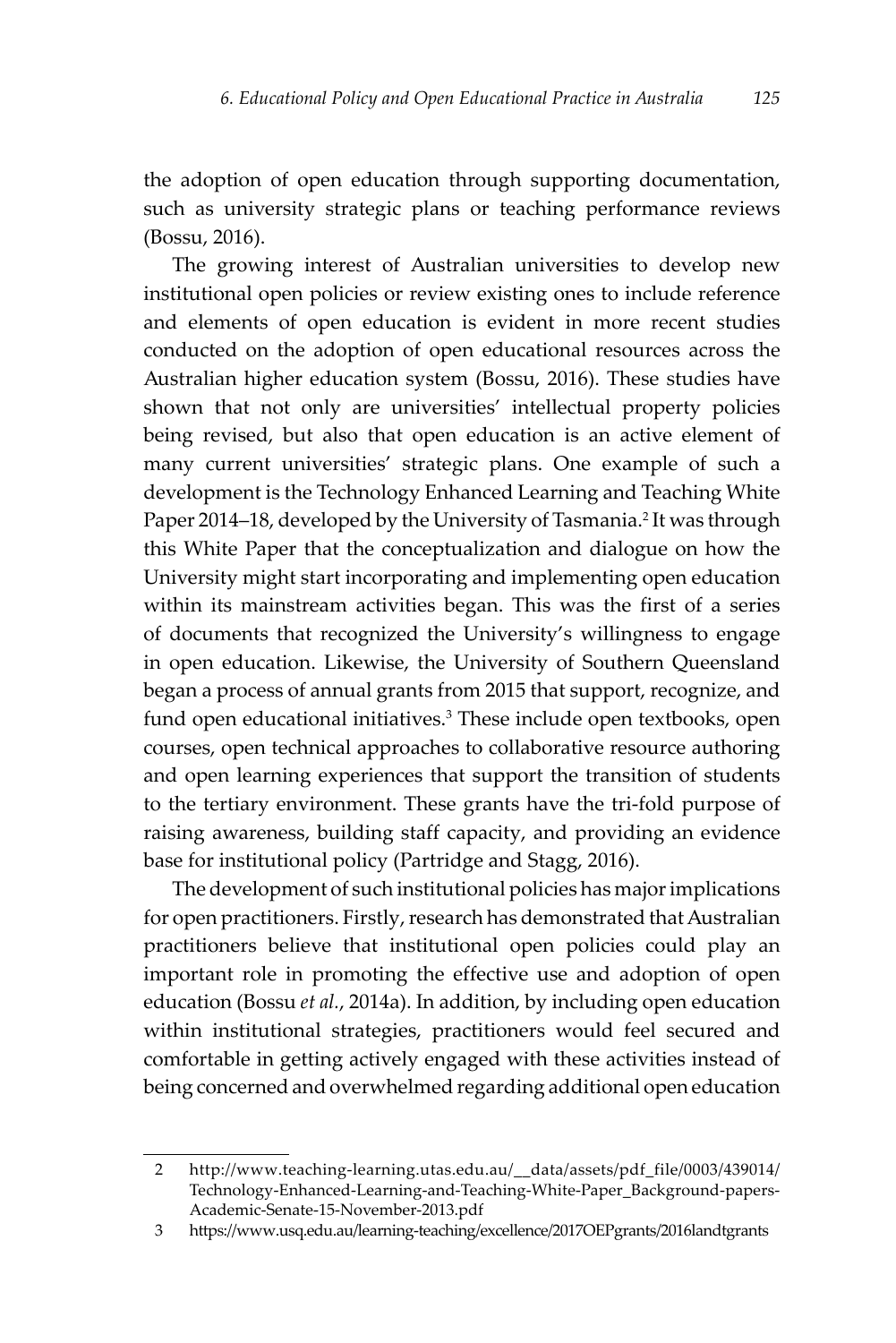activities. Practitioners also believe that institutions should invest and develop mechanisms to raise awareness and understanding regarding open licenses, intellectual property and quality assurance issues. Most importantly, institutions need to formally recognize and promote individuals' and group engagement with open education (Bossu *et al.*, 2014a). Such open policies have the potential to reconnect practitioners who often feel the divide between policy and practice, exacerbated by a feeling that policy makers rarely have the time to invest in gaining in-depth knowledge of the issue or topic (Crosnoe, 2012). The two-way relationship between policy and research is of particular interest to the Australian political landscape due to its emergent nature and the potential for establishing an empirical evidence base for policy makers and practitioners alike.

## The Feasibility Protocol

As discussed previously, in despite of the limited direct developments in educational policy for open education, some of the opportunities and benefits of open education have been recognized by the Australian government through investments in open access and open government. However, it was only in 2010, almost ten years after open education  $-$  mostly through OER  $-$  emerged in other parts of the world (i.e. MIT Open Courseware Consortium in 2001), that it started getting some popularity in higher education in Australia. It was during this period that the Australian Government Office for Learning and Teaching (OLT), funded a two-year research project to investigate the adoption, use and management of open educational resources in Australian higher education. This was an important project for the progress of OER in Australia because it represented the recognition by the Australian government (through the OLT) that investigation in this new and underexplored field needed to be conducted in Australia. It was also a great opportunity for the researchers involved in this project to uncover the state of play about OER across the country.

The project findings were based on an online survey distributed to a wide group of stakeholders across the higher education sector in Australia including practitioners, senior executives, copyright officers, librarians and so forth, and on interviews with key stakeholders (Bossu *et al.*, 2014a). The findings revealed that most respondents were aware of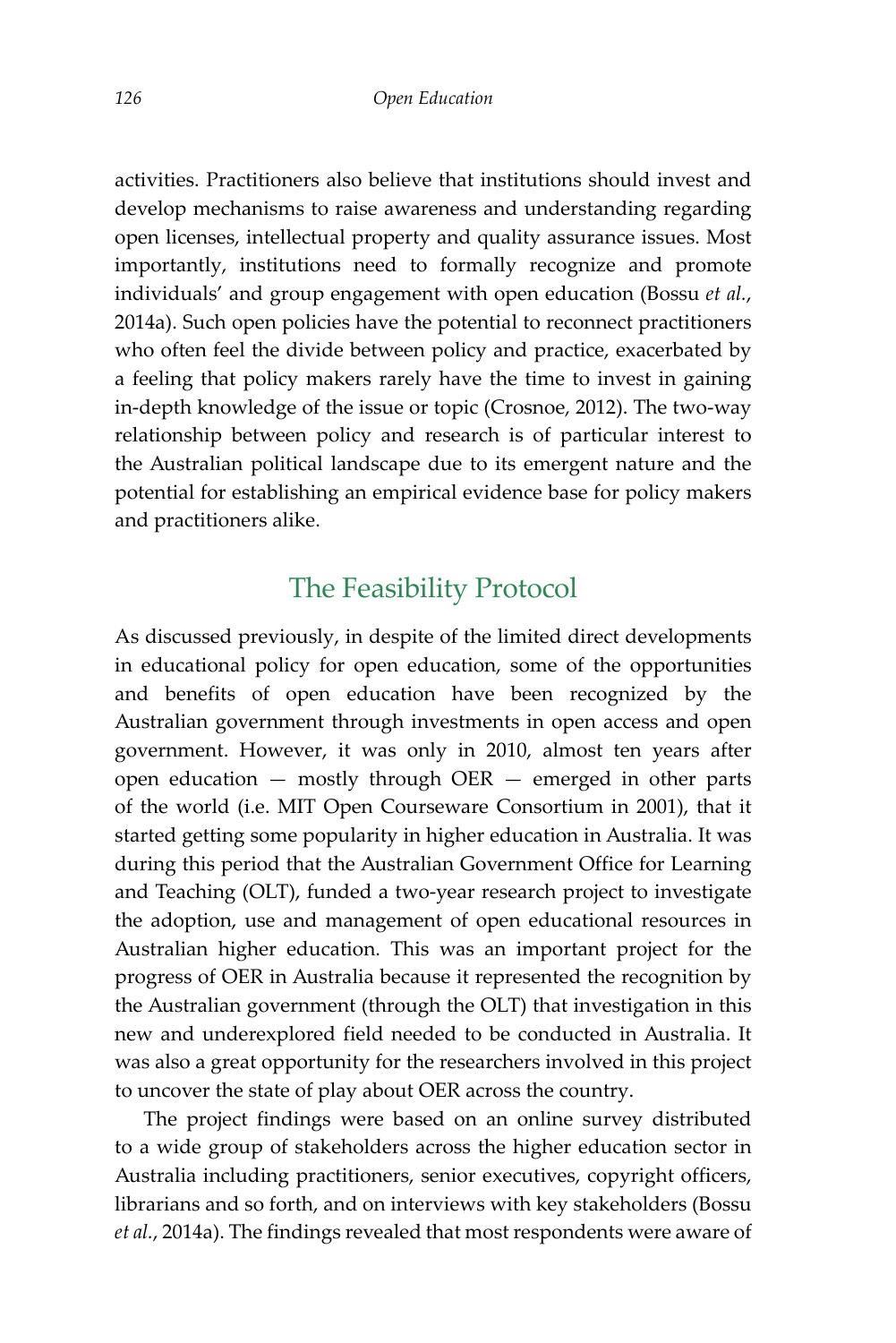the open education movement, mostly OER, and rated their knowledge of OER as intermediate. However, the majority of participants had either rarely or never used OER. As for those who had used them, learning objects were the most preferred type of resources utilized. Encouragingly, a large number of participants stated that they would like to be more involved in OER activities. Perhaps one of the reasons why participants were not engaged with OER could have been due to the lack of institutional strategies and policies to support OER and open education projects and initiatives at that time (the project's data was collected in late 2011) (Bossu *et al.*, 2014a).

One of the main deliverables of this project was the Feasibility Protocol, a set of guiding principles that prompts questions and raises issues to be considered by educational institutions wishing to experiment with open education. The protocol attempts to assist higher education leaders and policy makers to make informed decisions about the adoption of open education at several levels within the institution, from management to practitioner levels, including academics and students (Bossu *et al.*, 2014b). The Feasibility Protocol addresses four aspects which include:

- *Opportunities* that open education could bring to institutions and broader society;
- *Challenges* associated with the adoption of open education;
- *Strategic Directions* for an effective adoption of open education; and
- *Policy Recommendations* for higher education institutions in Australia (Bossu *et al.*, 2014b).

#### Opportunities of open education

As discussed previously, open education can bring many opportunities to the higher education sector, educational institutions, practitioners and students. Some of these benefits have also been identified in the Feasibility Protocol. At a sector level, open education can assist to bridge the gap between formal and informal education; support the diverse student cohort across the higher education sector in Australia (for example, remote and rural students, adult and distance learners and national, international, refugee and imprisoned students) etc.; and can assist to position the Australian higher education sector on the global stage (for example, by adopting the 2012 Paris OER Declaration) (Bossu *et al.*, 2014b).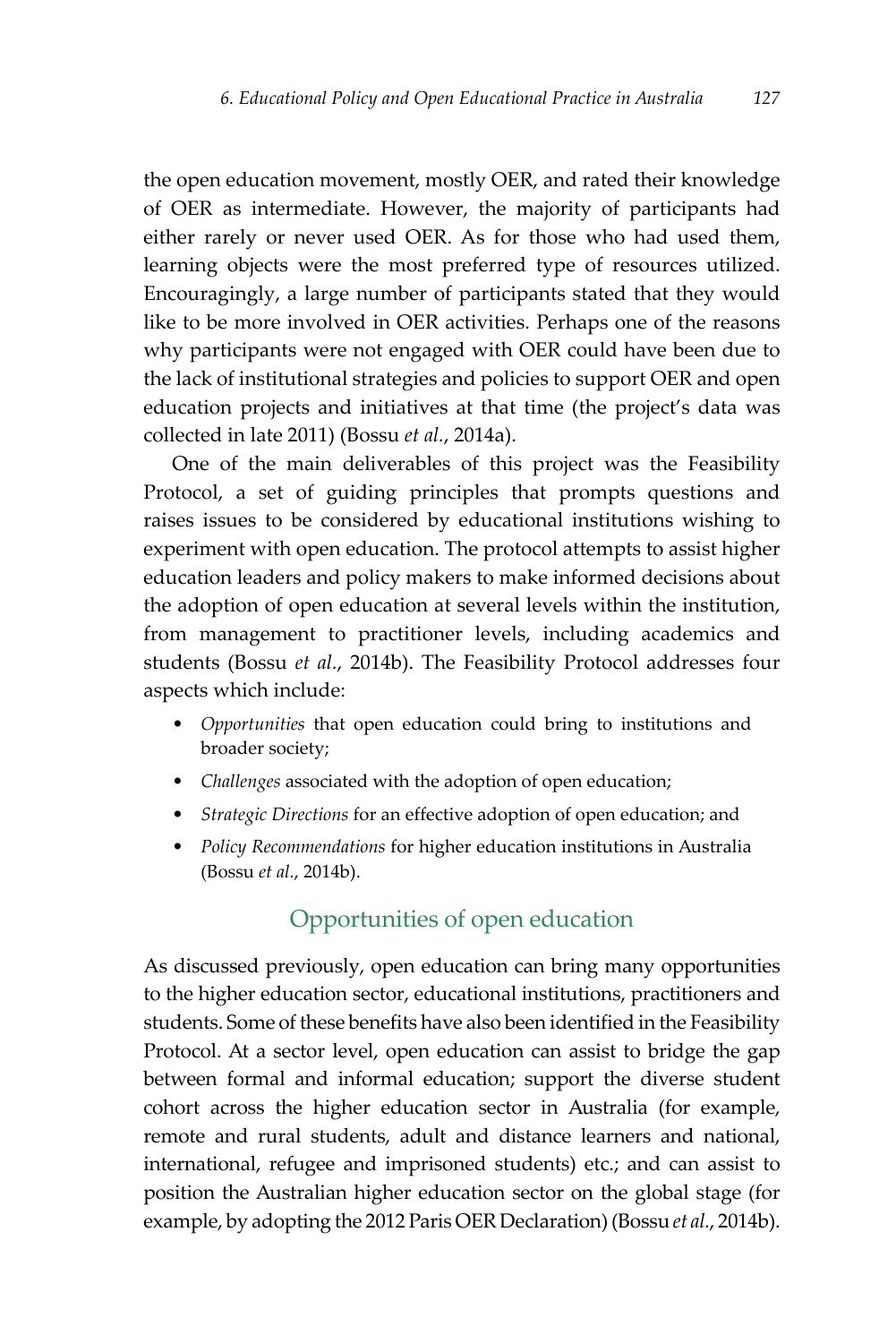At institutional levels, open education has the potential to:

- Increase institutional reputation through showcasing of educational content and learning and teaching innovations;
- Create opportunities for national and international collaboration with other institutions;
- Increase access to education by assisting the alignment of an institution's agenda for social inclusion and widening participation;
- Create economies of scale by developing more effective ways to create, use, re-use and remix open content, and
- Promote innovations and quality in teaching and learning

The Feasibility Protocol also revealed many opportunities for practitioners. Some of them are:

- Increase collegial and subject level collaboration
- Create more opportunities for learning
- Enrich practitioners' teaching experiences
- Enhance existing pedagogical approaches to learning and provide the basis for new ones

As for the students, opportunities arising from the adoption of open education could be:

- To enhance learning through networked and collaborative learning;
- To promote richer learning experiences through access to learning resources available outside institutional boundaries;
- To meet students' different needs and learning styles; and
- To promote and enhance lifelong learning

## Challenges

Despite the wide range of opportunities that can emerge from the adoption of open education, many challenges remain. According to the Feasibility Protocol, the main challenge for the Australian higher education system is perhaps the incorporation of open education into mainstream education through the national regulatory frameworks for learning and teaching (e.g. TEQSA). Perhaps one of the most significant challenges at institutional level is the persistence of a traditional academic culture and mindset that represents barriers for the adoption of open education. Such traditions are steeped in history and may be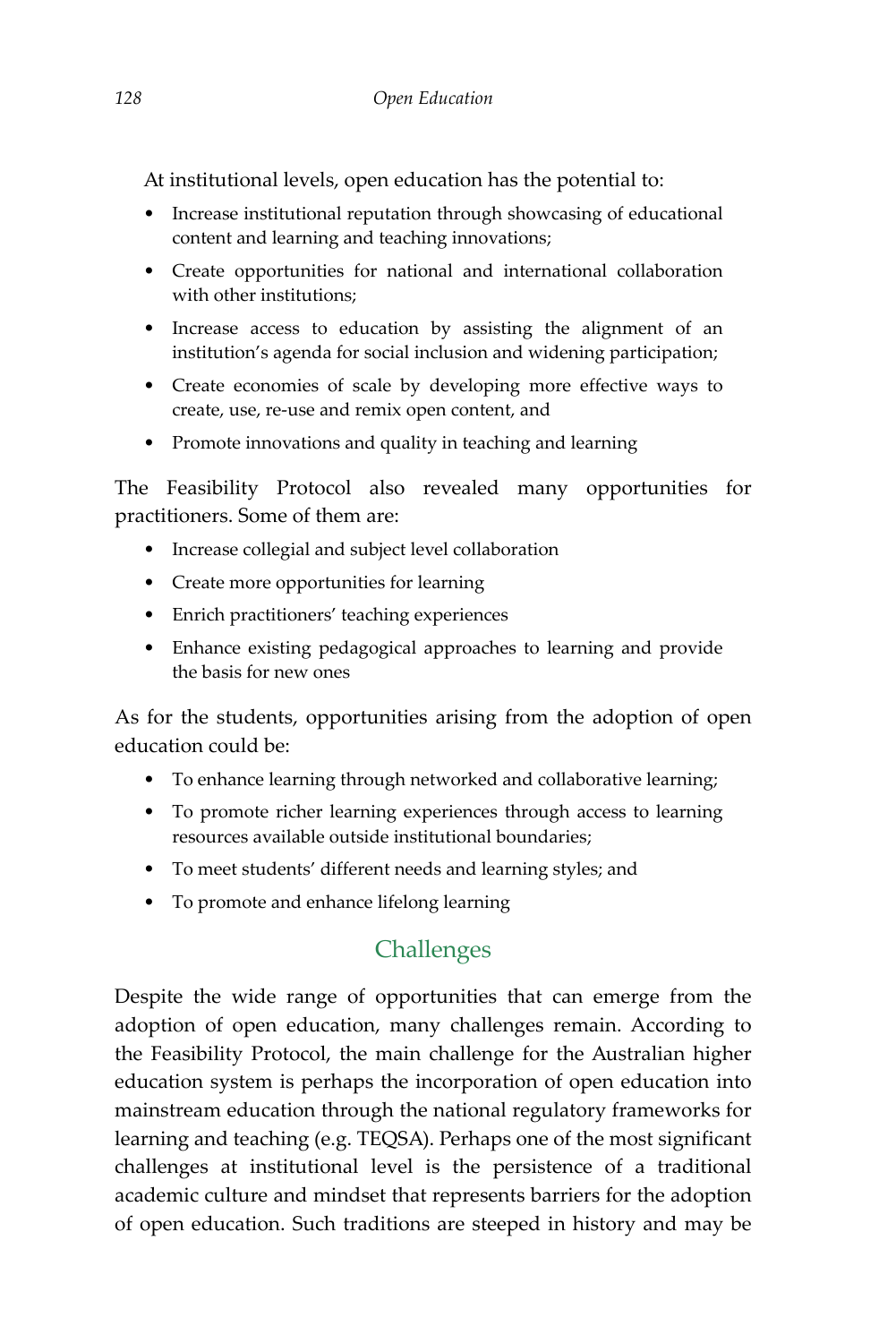slow to evolve and embrace a new approach to educational content creation or use re-use, re-mix and storage techniques. Other challenges faced by educational institutions are:

- The need to develop and revise current institutional business models to ensure the sustainability of open education initiatives; and
- Develop policy enablers to promote open education institution wide

The Feasibility Protocol noted that some of the challenges faced by practitioners are:

- The lack of skills and knowledge required by individuals to adopt open education;
- The lack of understand regarding copyright and intellectual property issues, which could limit and concern practitioners; and
- Increase workload (mostly in institutions where open education is not recognized and/or not incorporated into learning and teaching activities).

Some factors that might pose challenges for students to adopt open education are:

- Poorly contextualized resources;
- Inadequate access to the internet for remote and rural students;
- Limited digital literacy skills; and
- Open content that does not meet students' needs

## Strategic Directions

*Strategic Directions* is the third and perhaps the most important element of the Feasibility Protocol. Even though it is important to recognize the opportunities and challenges that open education brings to stakeholders, it is believed that having a well thought-out plan and/or a detailed strategy are much more important elements for a successful open education initiative. Below are some questions and issues posed by the Feasibility Protocol at sector, institutional and practitioner levels. The strategic directions questions at the sector level are:

- To what extent could open education assist the revitalization of the higher education sector in Australia?
- How can government incentives, priorities and funding encourage the adoption of open education across the sector?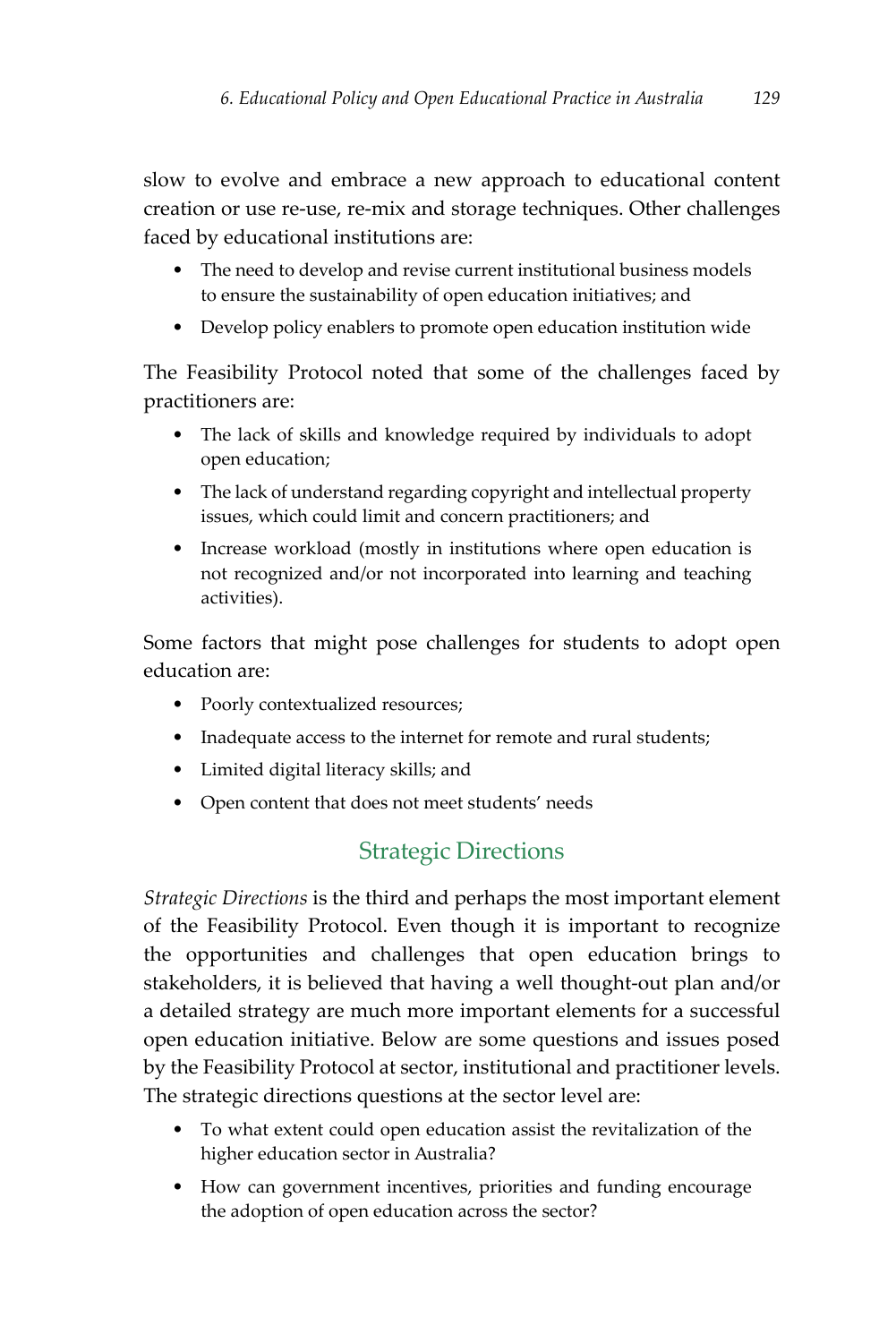• How can educational policies promote and sustain open education across the sector?

At an institutional level, three main strategic directions emerged: resourcing, innovation and planning. Resourcing is an umbrella definition covering additional investments, such as infrastructure, technology, and personnel (including academic staff development) required for the implementation of an open education initiative. Innovation focuses on the adoption of open education as a way to promote an institution's "uniqueness and distinctiveness" amongst other higher education institutions. It also looks at ways in which open education can be used to meet lecturers' and students' expectations about the use of innovative technologies for learning. Under the rubric of innovation also feature ways in which open education could be integrated into institutional processes, such as Prior Learning and Assessment Recognition (PLAR). Finally, strategies related to planning include institutional consultations with stakeholder groups, investigating the scope and purpose of open education initiatives, identifying the OE champions within each institution, and developing dedicated open education policies.

Most importantly the key to success of open education initiatives is the development of strategies that chime with practitioners' needs and aspirations. In order to increase awareness and uptake of open education amongst practitioners, institutions need to increase capacity and provide the technical and human support needed for lecturers to adopt an innovative way of devising and delivering education. Another strategy to successfully engage this cohort in open education is by offer recognition and reward (e.g. via promotion and awards) to those who have included aspects of open education into their teaching.

## Policies Recommendations for Higher Education Institutions

The Feasibility Protocol also looked at studies of Intellectual Property (IP) policies of Australian universities (which are publicly available online) to determine how these documents address the ownership of course content and educational resources created and developed by their employees (Scott, 2014). As a result, the Protocol highlights some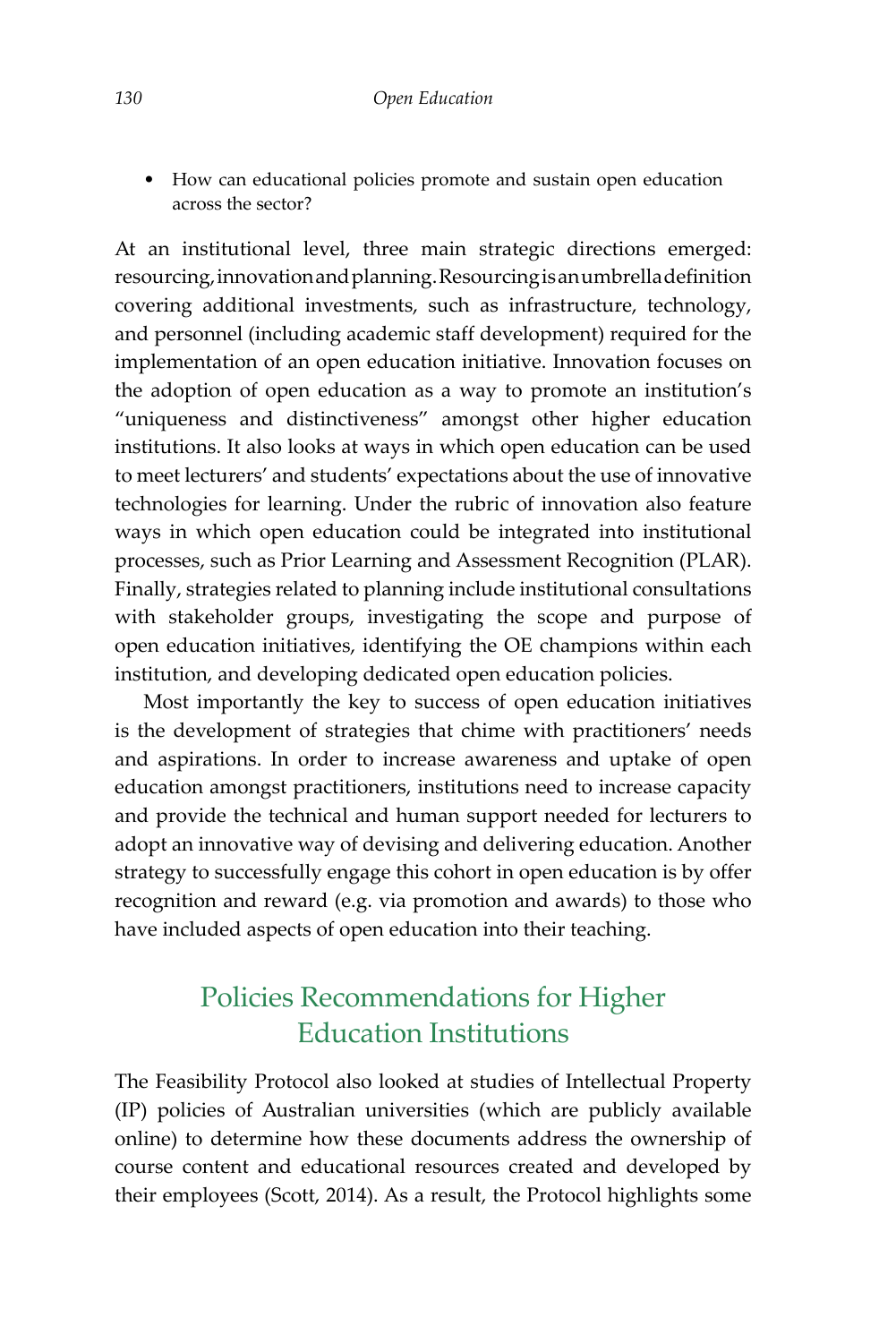points for consideration by universities tackling the issue of intellectual property and copyright policies of open education content created by their staff:

- Extoll the value of open education as part and parcel of university policy;
- Embed in current and future employment contracts a reward mechanism to support the development of content for open education;
- Establish a mechanism to verify that university content intended for OER release is not already subject to university commercialization or other agreements;
- Develop a set of guidelines and recommendations for lecturers on the types of open licenses available for OER content; and
- Create university guidelines and procedures to ensure the quality of the open education material and its copyright compliance.

The engagement from this project also led to further initiatives, including collaboration based initiatives with national and international institutions, and institutionally based ones. Some of these initiatives are externally funded, while others are funded internally, still others have not received any funding but are progressing nonetheless. This project, its deliverables, the stakeholder engagement and network that emerged as a result of interactions during the time of this project have led to the realization that much more is needed to be done for Australian higher education to fully benefit from OER and open education. Many believe that for open educational practice to become one mechanism woven into the institutional ecology, it needs to be aligned with support and enable institutional priorities through a mature symbiotic relationship with institutional policy that recognizes, rewards, and influences innovative learning and teaching.

## Final Considerations

Open education systems have no doubt played an important role in assisting higher education sectors and governments worldwide to meet their current and future educational targets of widening participation, lowering costs, improving the quality of learning and teaching and promoting social inclusion and democracy. However, contemporary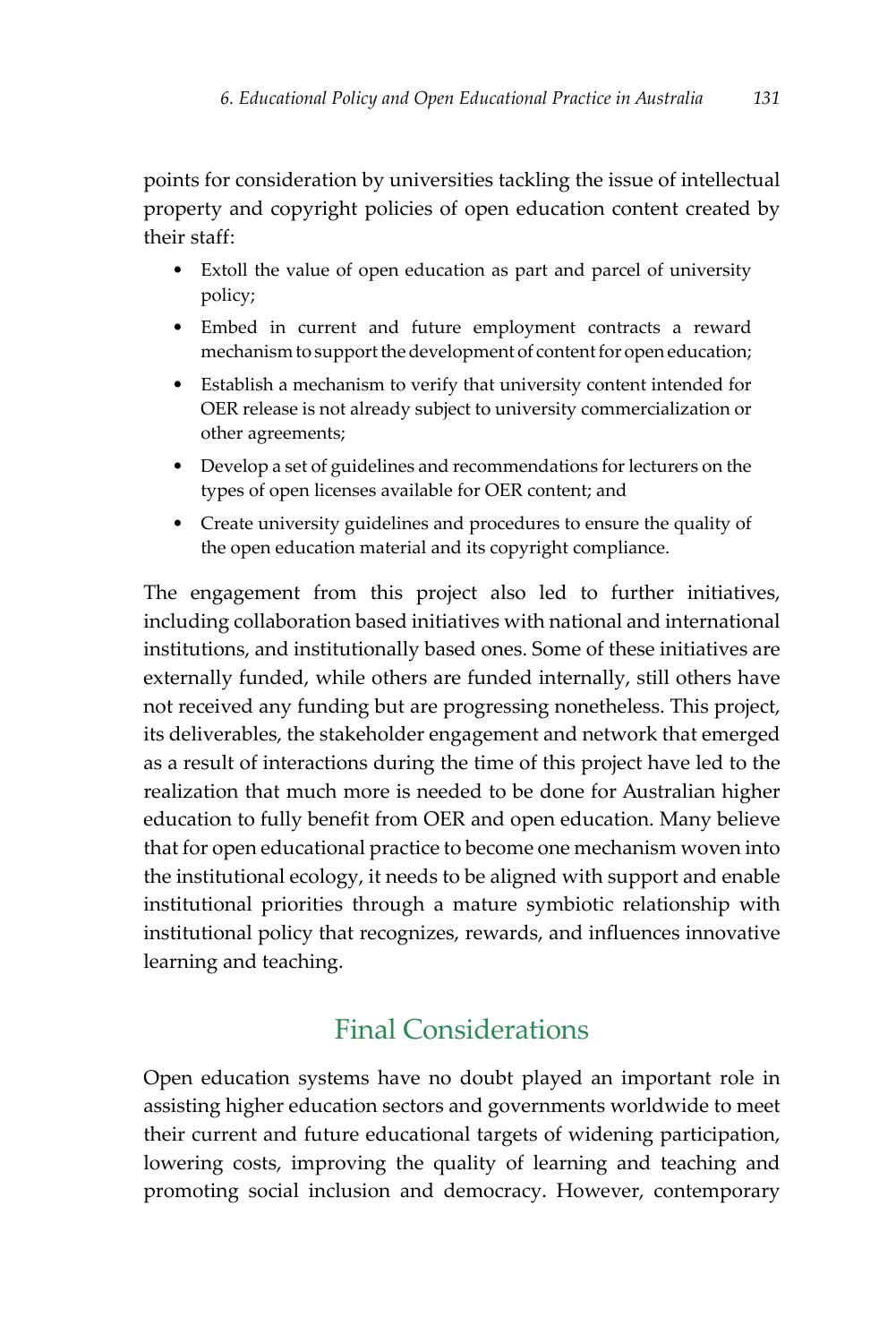open education systems are still relatively new approaches to learning and teaching and pose many challenges to the accepted norms of the Western higher education system. In order to learn more and take full advantage of these new systems, many countries have attempted to trial, develop and implement educational policies that incorporate elements of open education (Bossu *et al.*, 2014a).

In Australia, despite some important initiatives, the absence of explicit educational policies and incentives appear to be limiting the adoption of open education. To date, there have been few internal institutional strategies and policy enablers to encourage universities to pursue open education to better support current students, attract new ones, and compete against as well as collaborate with other Australian and international institutions. Thoughtfully designed educational policies that encourage and promote innovative learning and teaching can facilitate the sector's realization of the full potential of open education and place Australia amongst the leading countries in this field.

Also discussed here was an example of a sector-wide research in open education, which led to the development of a Feasibility Protocol. Despite the fact that the Protocol was developed in late 2012, most of its recommendations are still valid today as developments in open education in Australia have been limited since then. The Feasibility Protocol still remains a valuable instrument and has the potential to assist senior executives and policy makers to make informed decisions about open education, including the issues and questions that they should consider regarding the opportunities, challenges, strategic directions and policies issues involving open education in Australia. Nevertheless, it is important to highlight that the Feasibility Protocol is not a rigid instrument. It can be adapted, changed, and further developed to meet individual university needs, as each institution has unique structures, agendas, cultures, and strategic plans for future and current activities. Ultimately, the usefulness of the Feasibility Protocol will depend on individual institutions and the way that their senior executives make use of it.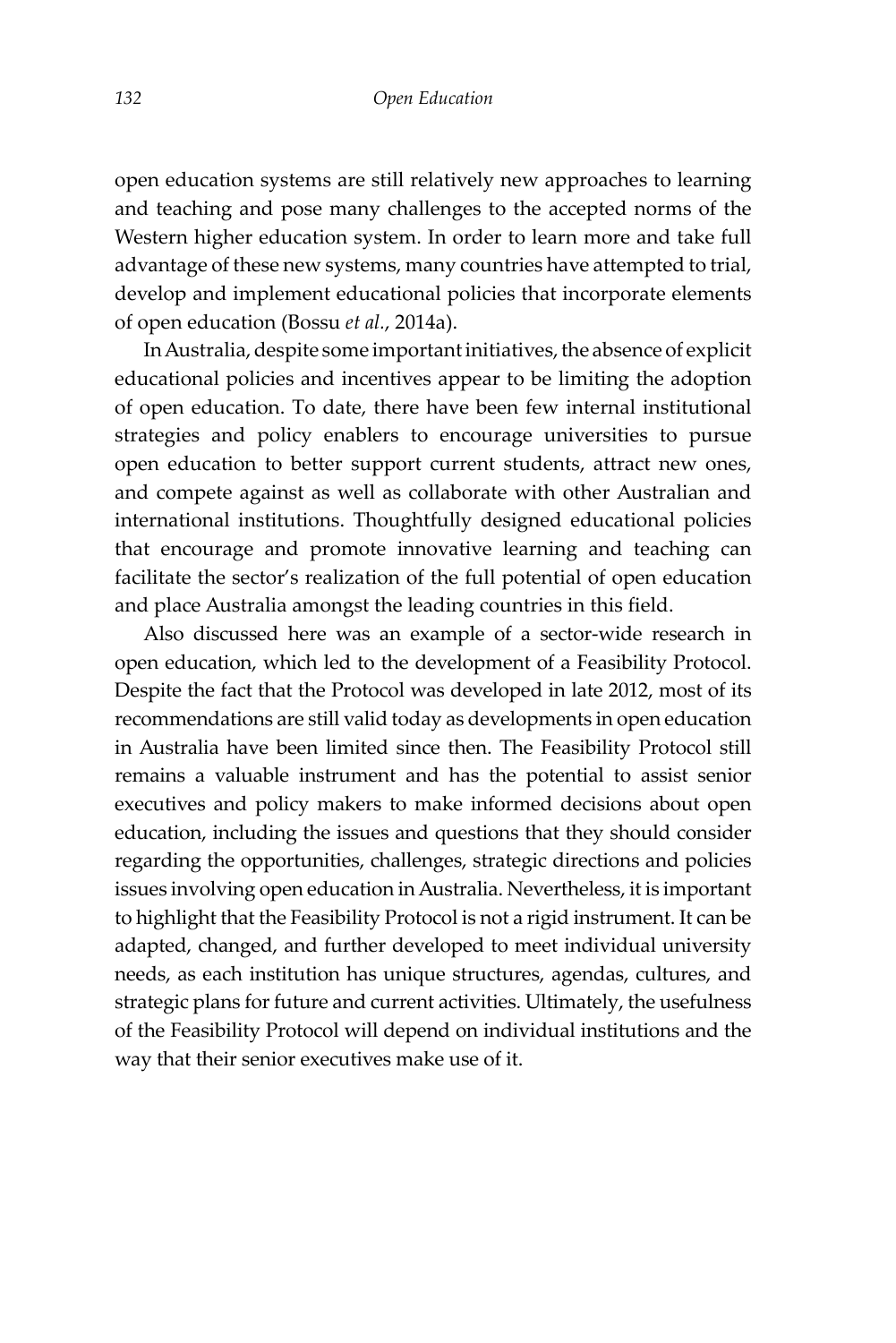#### References

- Australian National Data Service (2014), Our Approach: The Australian Research Data Commons, http://www.ands.org.au/about/approach.html#ardc
- Benn, S. and Peters, R. (1959), *Social Principles of the Democratic State*, London: Allen & Unwin.
- Bossu, C. (2016), Open Educational Practices in Australia, in F. Miao, S. Mishraand R. McGreal (Eds.), *Open Educational Resources: Policy, Costs and Transformation*, Paris and Burnaby, Canada: UNESCO and Commonwealth of Learning, <http://oasis.col.org/handle/11599/2306>
- Bossu, C., Brown, M. and Bull, D. (2014a), *A*doption, Use and Management of Open Educational Resources to Enhance Teaching and Learning in Australia, Sydney: Australian Government Office for Learning and Teaching, [http://](http://www.olt.gov.au/system/files/resources/CG10_1687_Bossu_Report_2014.pdf) [www.olt.gov.au/system/files/resources/CG10\\_1687\\_Bossu\\_Report\\_2014.](http://www.olt.gov.au/system/files/resources/CG10_1687_Bossu_Report_2014.pdf) [pdf](http://www.olt.gov.au/system/files/resources/CG10_1687_Bossu_Report_2014.pdf)
- Bossu, C., Brown, M. and Bull, D. (2014b), *Feasibility Protocol for OER and OEP: A Decision Making Tool for Higher Education*, Sydney: Australian Government Office for Learning and Teaching, [www.olt.gov.au/system/files/resources/](http://www.olt.gov.au/system/files/resources/CG10_1687_Bossu_Feasibility%2520Protocol_2014.pdf) [CG10\\_1687\\_Bossu\\_Feasibility Protocol\\_2014.pdf](http://www.olt.gov.au/system/files/resources/CG10_1687_Bossu_Feasibility%2520Protocol_2014.pdf)
- Bossu, C., Bull, D. and Brown, M. (2015), Enabling Open Education: A Feasibility Protocol for Australian Higher Education, in C. Bonk, M. Lee, T. Reeves and T. Reynolds (Eds.), *MOOCs and Open Education around the World*, London: Routledge.
- Bradley, D., Noonan, P., Nugent, H., and Scales, B. (2008). *Review of Australian Higher Education: Final Report*, Canberra: DEEWR, [http://hdl.voced.edu.](http://hdl.voced.edu.au/10707/44384) [au/10707/44384](http://hdl.voced.edu.au/10707/44384)
- Butcher, N., and Hoosen, S. (2014), *A Guide to Quality in Post-traditional Online Higher Education*, Dallas: Academic Partnerships, [https://icde.memberclicks.](https://icde.memberclicks.net/assets/NEWS/2014/guide2.pdf) [net/assets/NEWS/2014/guide2.pdf](https://icde.memberclicks.net/assets/NEWS/2014/guide2.pdf)
- Chesters, J. (2015), Within-generation Social Mobility in Australia: The Effect of Returning to Education on Occupational Status and Earnings, *Journal of Sociology*, 51(2), pp. 385–400.
- Chesters, J. and Watson, L. (2013), Understanding the Persistence of Inequality in Higher Education: Evidence from Australia, *Journal of Education Policy*, 28(2), pp. 198–215,<http://dx.doi.org/10.1080/02680939.2012.694481>
- Conole, G. (2013), *Designing for Learning in an Open World*, Vol. 4. New York: Springer, <http://dx.doi.org/10.1007/978-1-4419-8517-0>
- Crosnoe, R. (2012), Opportunities for and Challenges of Translating Educational and Developmental Research into Policy and Intervention, in E. Wethingtonand and R. Dunifor (Eds.), *Research for the Public Good: Applying the Methods of Translational Research to Improve Human Health and Well-being*, pp. 53–72, Washington: American Psychological Association.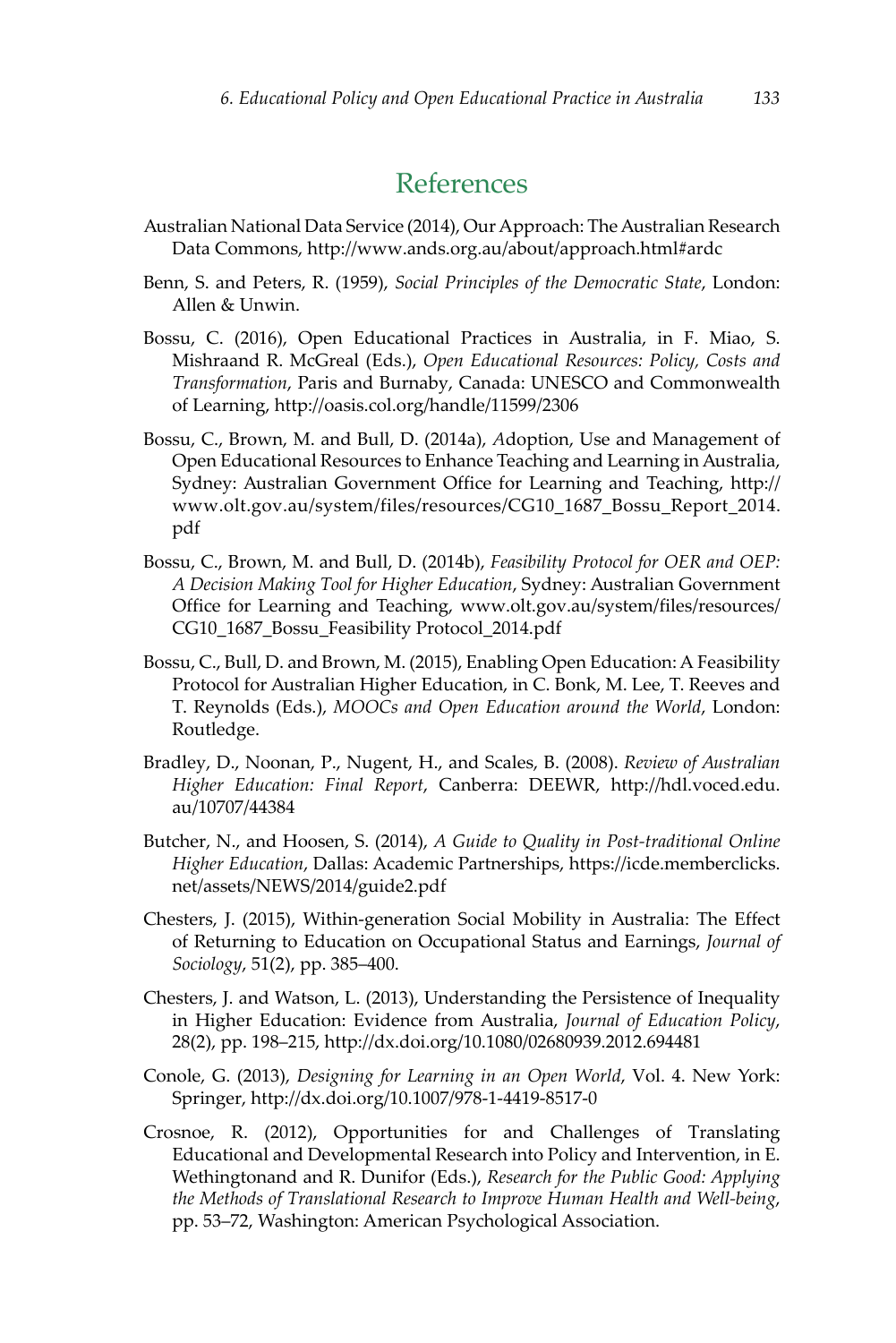- D'Antoni, Susan (2008), Open Educational Resources: The Way Forward, Deliberations of an International Community of Interest. Reviewing Initiatives and Issues, *Open Learning: The Journal of Open, Distance and e-Learning*, 24(1), pp. 3–10, <http://dx.doi.org/10.1080/02680510802625443>
- Department of Education and Training (2015), *Selected Higher Education Statistics: 2014 Student Data*, [https://www.education.gov.au/selected-higher](https://www.education.gov.au/selected-higher-education-statistics-2014-student-data)[education-statistics-2014-student-data](https://www.education.gov.au/selected-higher-education-statistics-2014-student-data)
- Department of Employment, Education and Training (1990), *A Fair Chance for All: National and Institutional Planning for Equity in Higher Education: A Discussion Paper*, Canberra: Australian Government Publishing Service.
- Dewey, J. (1916), *Democracy and Education: An Introduction to the Philosophy of Education*, New York: MacMillan.
- Giddons, A. (2000), *The Third Way and its Critics*, Cambridge: Policy Press.
- Glennie, J. Harley, K. Butcher, N. and T. van Wyk (2012), *Open Educational Resources and Change in Higher Education: Reflections from Practice*, Vancouver: Commonwealth of Learning.
- Gutmann, A. (1987), *Democratic Education*, Princeton: Princeton University Press.
- James, R. (2012), Social Inclusion in a Globalised Higher Education Environment: The Issue of Equitable Access to University in Australia, in T. Basitand S. Tomlinson (Eds.), *Social Inclusion and Higher Education*, pp. 83–108, Bristol: Policy Press.
- James, R. and Bossu, C. (2014), Conversations from South of the Equator: Challenges and Opportunities in OER across Broader Oceania, *RUSC Universities and Knowledge Society Journal*, 11(3), pp. 78–90, [http://dx.doi.](http://dx.doi.org/10.7238/rusc.v11i3.2220) [org/10.7238/rusc.v11i3.2220](http://dx.doi.org/10.7238/rusc.v11i3.2220)
- McKerlich, R., Ives, C. and McGreal, R. (2013), Measuring Use and Creation of Open Educational Resources in Higher Education, *The International Review of Research in Open and Distributed Learning*, 14(4), pp. 1–6.
- Olssen, M., Codd, J. and O'Neill, A. (2004), *Education Policy: Globalization, Citizenship and Democracy*, London: Sage, [http://dx.doi.](http://dx.doi.org/10.4135/9781446221501) [org/10.4135/9781446221501](http://dx.doi.org/10.4135/9781446221501)
- Partridge, H. and Stagg, A. (2016), *No-cost Textbooks: Developing Low-cost Courses for Australian Higher Education*, Paper presented at HERDSA, The Shape of Higher Education Conference, 4–7 July 2016, Fremantle, Australia.
- Picasso, V. and Phelan, L. (2014), The Evolution of Open Access to Research and Data in Australian Higher Education, *RUSC Universities and Knowledge Society Journal*, 11(3), pp. 122–133,<http://dx.doi.org/10.7238/rusc.v11i3.2076>
- Scott, B. (2014), Supporting OER Engagement at Australian Universities: An Overview of the Intellectual Property Rights, Copyright and Policy Considerations for OER, [http://www.olt.gov.au/system/files/resources/](http://www.olt.gov.au/system/files/resources/CG10_1687_Bossu_OER engagement_2014.pdf) [CG10\\_1687\\_Bossu\\_OER engagement\\_2014.pdf](http://www.olt.gov.au/system/files/resources/CG10_1687_Bossu_OER engagement_2014.pdf)